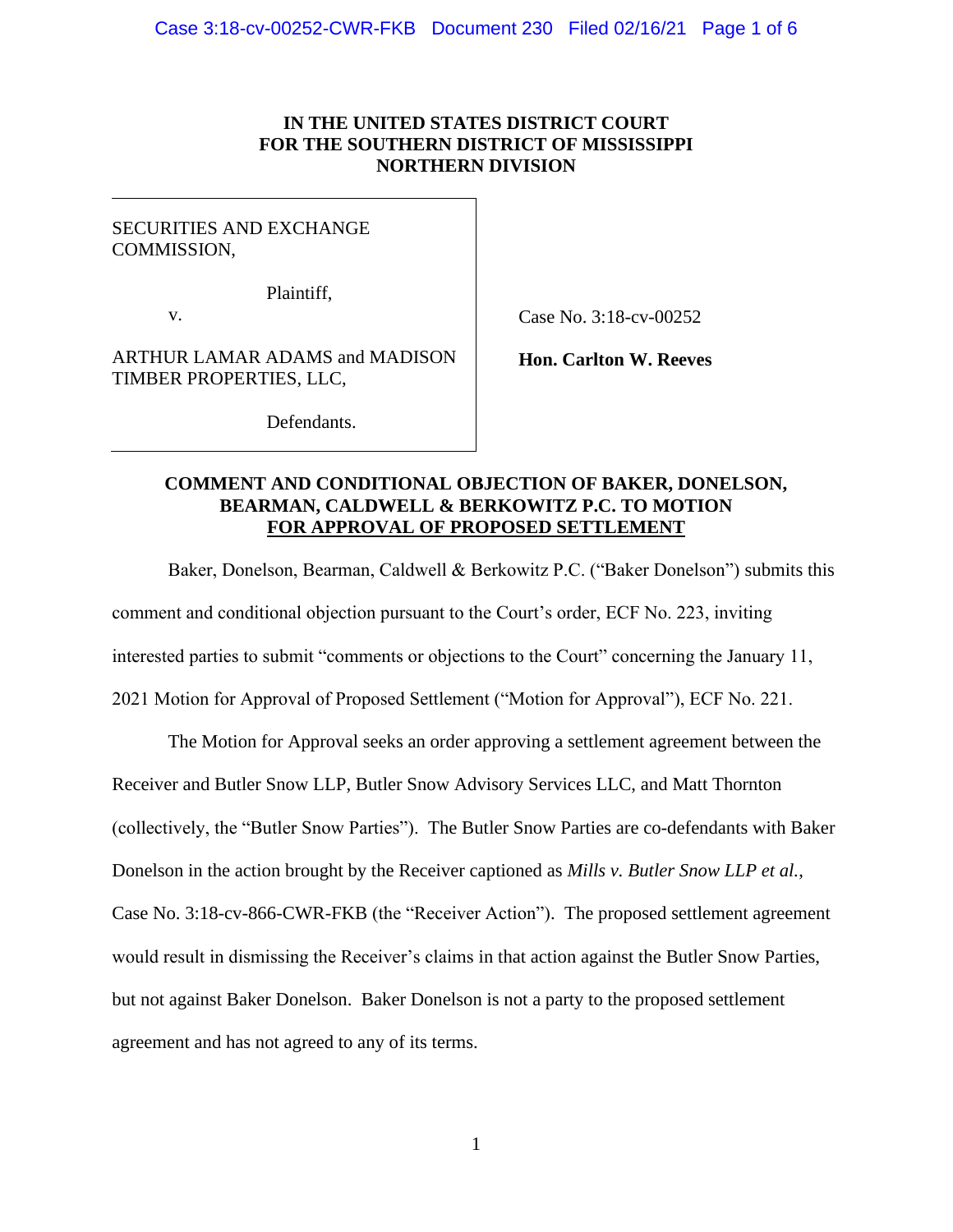# Case 3:18-cv-00252-CWR-FKB Document 230 Filed 02/16/21 Page 2 of 6

Baker Donelson does not object to the Butler Snow Parties settling with the Receiver and does not wish to interfere with the settlement. Baker Donelson does, however, wish to ensure that any order approving the settlement, to which it is not a party, does not impair its rights and defenses in the Receiver Action against it. Baker Donelson accordingly seeks clarification that the Proposed Order will not impair such rights and defenses, and it conditionally objects *only* to the extent that any such impairment would occur.

In that regard, Paragraph 4 of the Proposed Order requests a finding that "[t]he Receiver has standing to assert all the claims asserted or that could have been asserted in this action both in her capacity as Receiver and as the holder of assignments executed by investors."<sup>1</sup> Proposed Order at 6, *SEC v. Adams et al*., Case No. 3:18-cv-252 (S.D. Miss. Jan. 11, 2021), ECF No. 221- 2. Baker Donelson does not dispute that (i) the Receiver has standing to assert any claims she may have for injuries actually suffered by Madison Timber and Lamar Adams, and (ii) could have standing as assignee to assert claims assigned by individual investors upon sufficient proof that such investors properly agreed to assign their claims to the Receiver. But the "claims asserted . . . in this action," *id.*, reach beyond those two categories and seek recovery for all debts of the Receivership Estate. *See* Amended Complaint ("AC") ¶ 6, Receiver Action, ECF No. 57.

As explained in Baker Donelson's pending motion to dismiss the Amended Complaint, the Receiver lacks standing to bring tort claims against Baker Donelson to recover Madison Timber's and Adams's unpaid debts to third parties, including investors in the Madison Timber Ponzi scheme. *See* Mem. of Law at 6–11, Receiver Action, ECF No. 60; Reply at 3–5, Receiver Action, ECF No. 67. Under settled Fifth Circuit law, an unpaid debt is an injury to the creditor

<sup>1</sup> We take "this action" to mean the action *Mills v. Butler Snow LLP et al.*, Case No. 3:18-cv-866-CWR-FKB (S.D. Miss.), even though the Proposed Order is captioned in *SEC v. Adams.*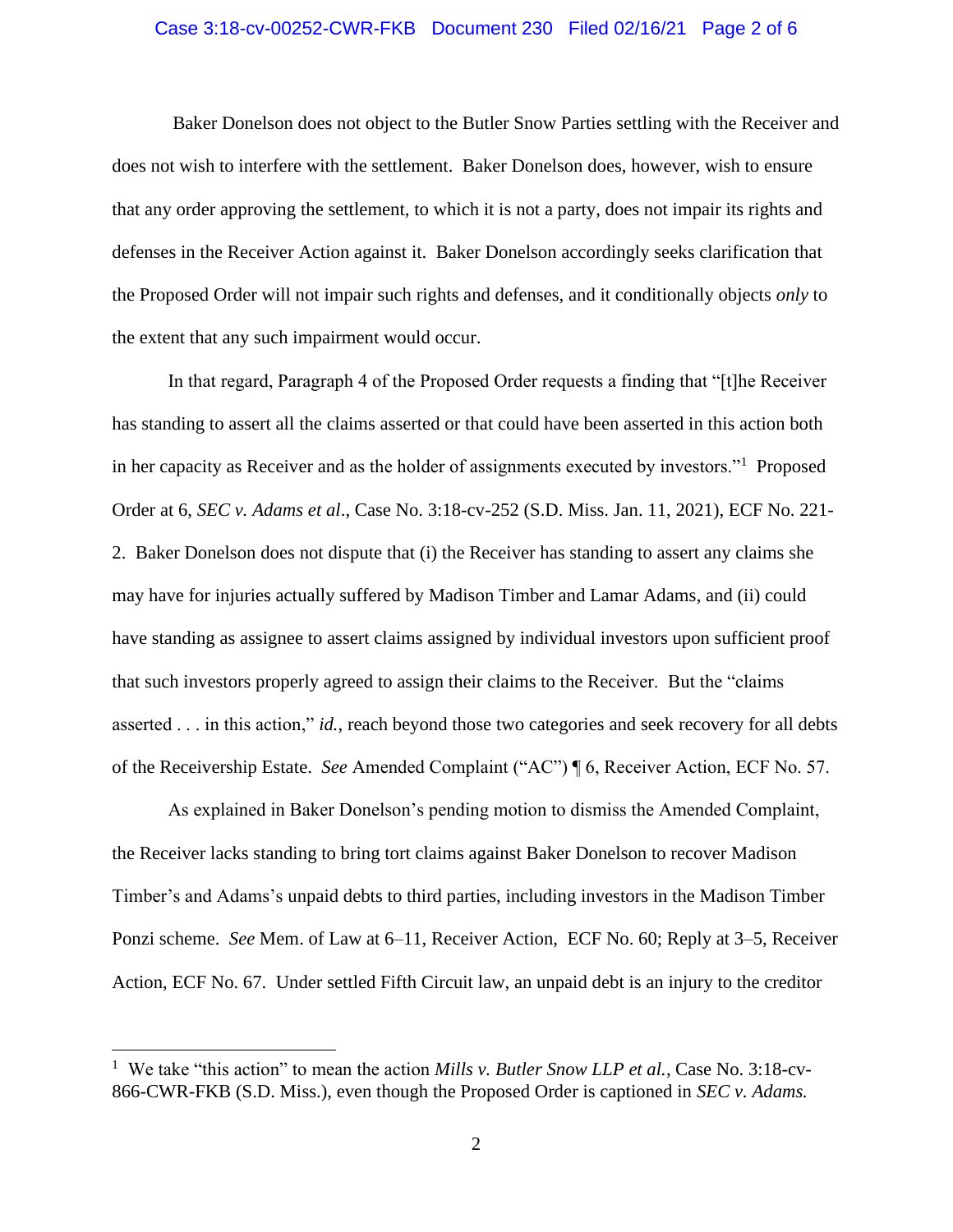# Case 3:18-cv-00252-CWR-FKB Document 230 Filed 02/16/21 Page 3 of 6

to whom it is owed, not an injury to the estate. *Latitude Sols., Inc. v. DeJoria*, 922 F.3d 690, 696–97 (5th Cir. 2019), *cert. denied*, 140 S. Ct. 521 (2019). Accordingly, the debts of the Receivership Estate to investors in Madison Timber's Ponzi scheme are injuries to the investors, and the Receiver, who stands in the shoes of the estate, lacks standing to recover for those injuries. *Id*. at 696; *see also SEC v. Stanford Int'l Bank, Ltd.* (*Lloyd's*), 927 F.3d 830, 841–42 (5th Cir. 2019).

A recent Eleventh Circuit decision further underscores that a receiver lacks standing to assert tort claims like the claims against Baker Donelson—particularly where, as here, the receiver stands in the shoes of an entity that operated a Ponzi scheme. "It is axiomatic that a receiver obtains"—and has standing to assert—"only the rights of action and remedies that were possessed by the person or corporation in receivership." *Isaiah v. JPMorgan Chase Bank*, 960 F.3d 1296, 1306 (11th Cir. 2020) (attached as Ex. A). A receivership's claims do not include "common law tort claims against third parties to recover damages for the fraud perpetrated by the [estate's] own insiders." *Id.* The Eleventh Circuit thus affirmed dismissal, for lack of standing, of tort claims brought by a receiver for an entity that perpetrated a Ponzi scheme against a bank that allegedly assisted the scheme. *Id.* That circumstance is indistinguishable from the Receiver's claims against Baker Donelson.

Similarly, although the Receiver has alleged in conclusory fashion that she is the assignee of claims from individual investors, Baker Donelson's Motion to Dismiss explains that the Receiver has not alleged any facts that would substantiate the existence or terms of any such assignments, or even the identities of the investors who allegedly assigned their claims. *See*  Mem. of Law at 10–11, Receiver Action, ECF No. 60; Reply at 6–8, Receiver Action, ECF No. 67. The present Motion for Approval contains no such allegations either.

3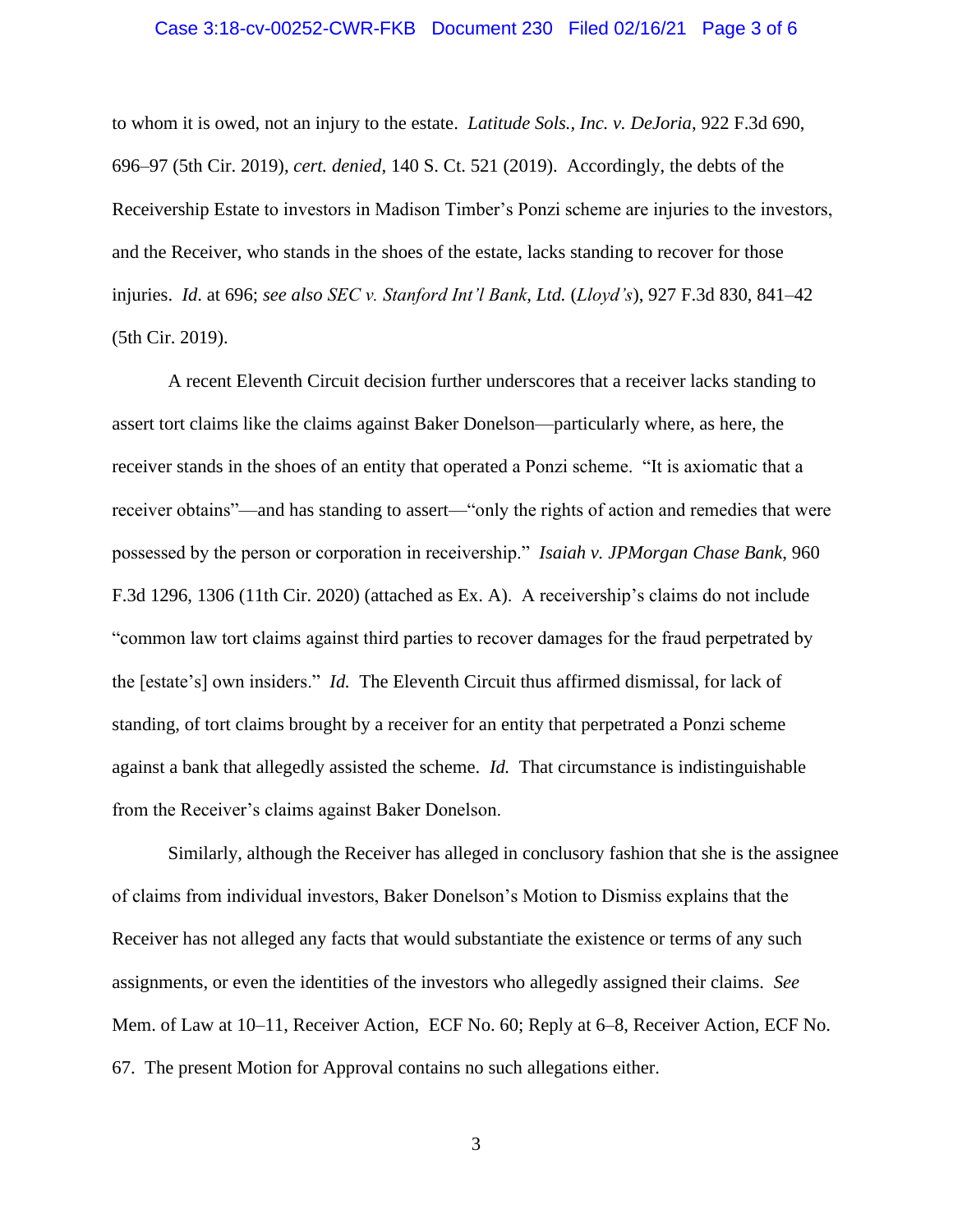# Case 3:18-cv-00252-CWR-FKB Document 230 Filed 02/16/21 Page 4 of 6

 Baker Donelson accordingly objects to the Proposed Order, but only to the extent it purports to make any ruling to the effect that the Receiver has standing to bring tort claims to recover for the Receivership Estate's unpaid debts as it relates to the claims the Receiver has asserted or could assert against Baker Donelson. Baker Donelson is differently situated from the Butler Snow Parties insofar as the Butler Snow Parties allegedly rendered professional services to Madison Timber and Adams, while Baker Donelson did not. In addition, Baker Donelson is not privy to the details of any assignments the Receiver may have received from investors, which (depending on their terms) might provide a basis for standing to bring such investors' claims against the Butler Snow Parties.

Accordingly, Baker Donelson requests that the Court delete Paragraph 4 of the Proposed Order. If the Court does not delete Paragraph 4, Baker Donelson requests that the Court modify the Proposed Order to make clear that its decision as to standing relates solely to the settlement between the Receiver and Butler Snow and that the Court is not making any determination as to the Receiver's standing to bring claims against Baker Donelson. Baker Donelson's defenses to the Receiver's claims, including standing, should be adjudicated in the action between the Receiver and Baker Donelson, including in Baker Donelson's pending Motion to Dismiss, and not in the context of a settlement to which Baker Donelson is not a party.

To clarify that Baker Donelson's defenses will not be impaired by the settlement, Baker Donelson further requests that the Court modify Paragraph 13 of the Proposed Order as follows:

> 13. Nothing in this Order Approving Settlement or the Settlement Agreement and no aspect of the Settlement Agreement or negotiation thereof is or shall be construed to be an admission*,* or concession*, or finding by the Court,* of any violation of any statute or law, of any fault, liability, or, or of any infirmity in the claims or defenses of any party in any proceeding involving the Receiver or the Butler Snow Parties. *For the avoidance of doubt, nothing in this Order Approving Settlement or the Settlement Agreement*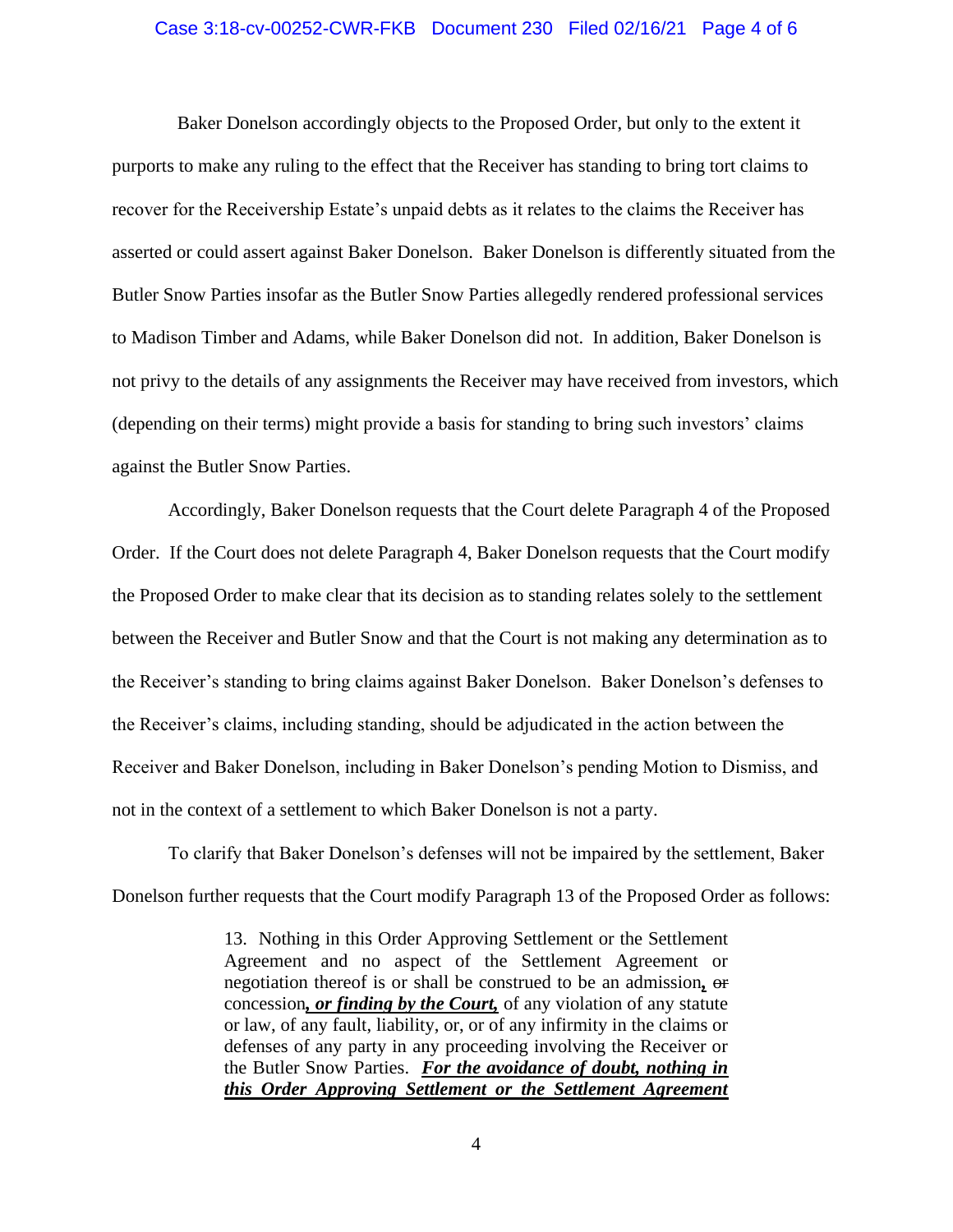*shall impair any right or defense of any person who is not a party to the Settlement Agreement in connection with any action brought by the Receiver or otherwise related to the Madison Timber Ponzi scheme.*

Proposed Order ¶ 13, ECF No. 221-2 (additions emphasized; deletions stricken).

Dated this 16th day of February, 2021 Respectfully submitted,

# **BAKER, DONELSON, BEARMAN, CALDWELL & BERKOWITZ PC**

*James J. Crongeyer, Jr.*

Michael W. Ulmer (MSB #5760) James J. Crongeyer, Jr. (MSB #10536) WATKINS & EAGER PLLC 400 East Capitol Street, Suite 300 (39201) Post Office Box 650 Jackson, MS 39205 Tel.: (601) 965-1900 Fax: (601) 965-1901 Email: mulmer@watkinseager.com

Craig D. Singer (*pro hac vice pending/ admitted in rel. proceeding 3:18-cv-866*) WILLIAMS & CONNOLLY LLP 725 Twelfth Street, N.W. Washington, DC 20005 Tel.: (202) 434-5000 Fax: (202) 434-5029 Email: csinger@wc.com

*Counsel for Defendant Baker, Donelson, Bearman, Caldwell & Berkowitz PC*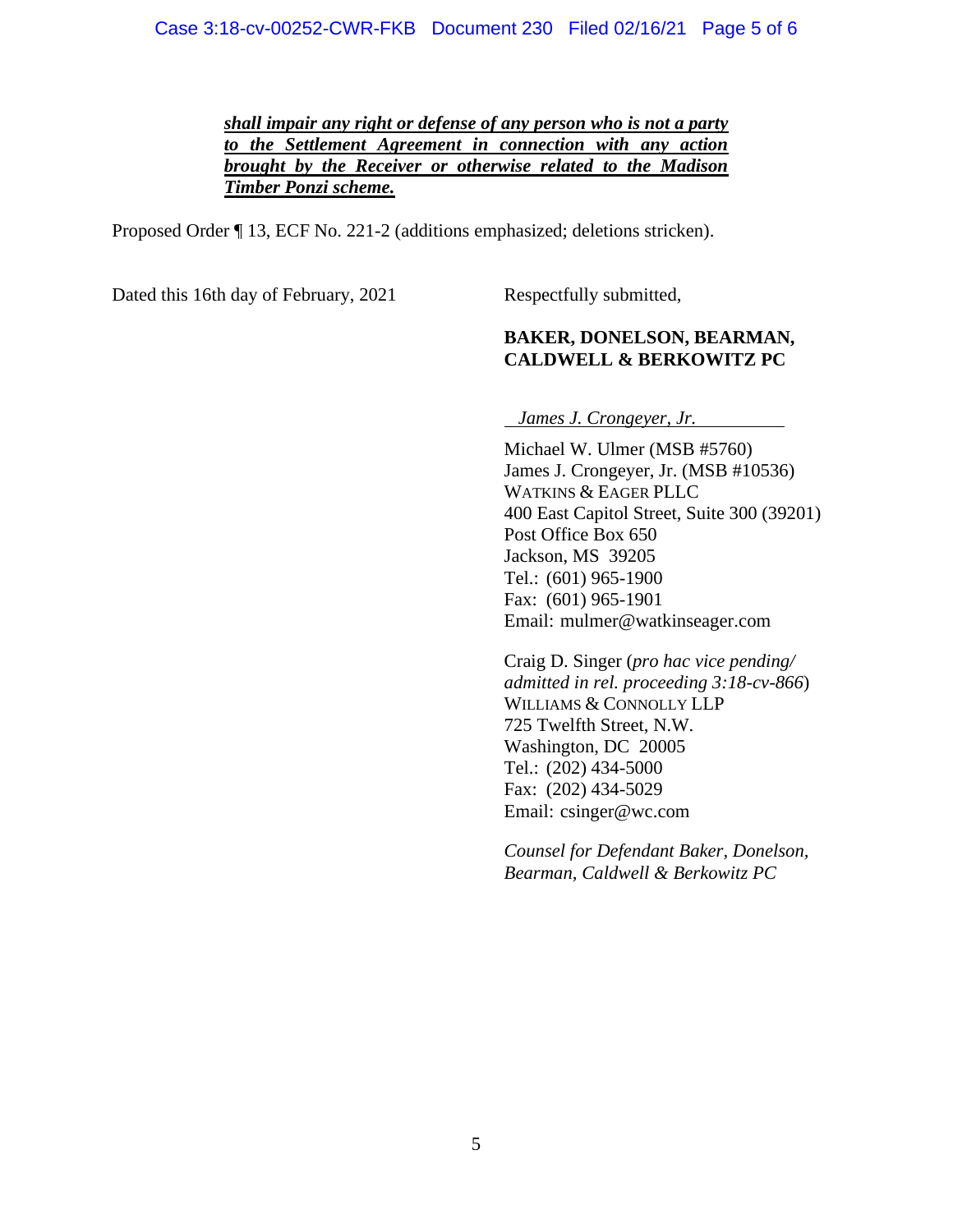Case 3:18-cv-00252-CWR-FKB Document 230-1 Filed 02/16/21 Page 1 of 16

# **Exhibit A**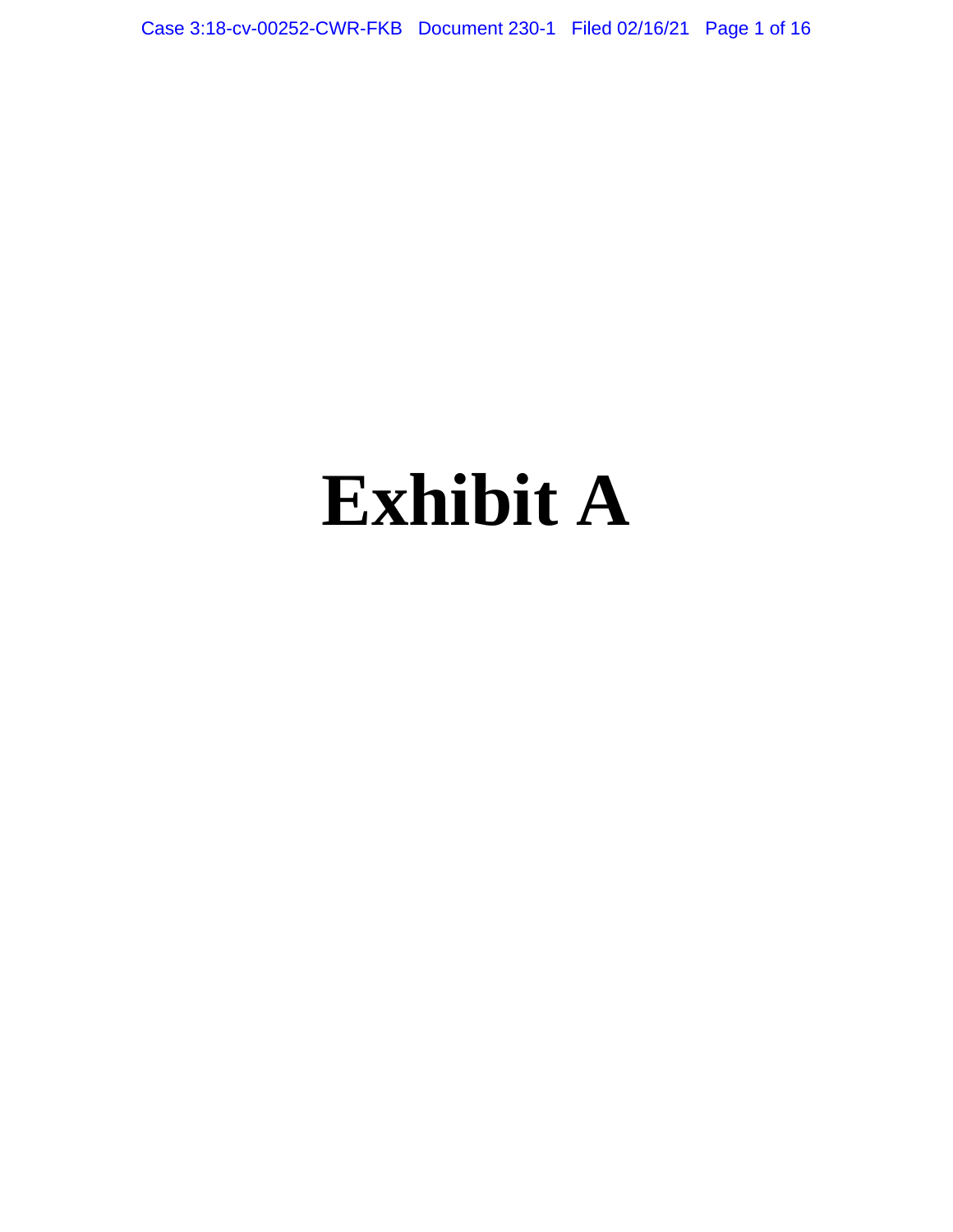and a defendant can still attack the ''the voluntary and knowing nature of the plea.'' *Wilson v. United States*, 962 F.2d 996, 997 (11th Cir. 1992). In order for a plea to be knowing and voluntary, ''[the] court accepting a guilty plea must comply with [Fed. R. Crim. P.] 11 and specifically address three 'core principles,' [including] ensuring that a defendant  $\ldots$  understands the nature of the charges.'' *United States v. Moriarty*, 429 F.3d 1012, 1019 (11th Cir. 2005). Because Bates did not raise an objection below, we review for plain error. *United States v. Davila*, 569 U.S. 597, 607, 133 S.Ct. 2139, 186 L.Ed.2d 139 (2013). Therefore, Bates must show ''a reasonable probability that, but for the error, he would not have entered the plea.'' *Id.* (quoting *United States v. Dominguez Benitez*, 542 U.S. 74, 83, 124 S.Ct. 2333, 159 L.Ed.2d 157 (2004)). Bates fails to demonstrate such a probability.

**[44]** At the plea hearing and at his sentencing, Bates did not object to or express any confusion about the government's assertion that he was a seven-time convicted felon. Indeed, unlike in *Rehaif*, Bates does not assert that he was unaware of his qualifying status. Had the government been required to prove that Bates knew he was a felon at the time he possessed a firearm, there is overwhelming evidence to show that it would have easily done so. As the Supreme Court stated in *Rehaif*, the government's obligation to prove knowledge is not ''burdensome,'' as ''knowledge can be inferred from circumstantial evidence.'' *Rehaif*, 139 S. Ct. at 2198 (quoting *Staples v. United States*, 511 U.S. 600, 615, n.11, 114 S.Ct. 1793, 128 L.Ed.2d 608 (1994)). Had Bates known that the government needed to prove that he knew he was a felon, the probability is virtually zero that it would have changed his decision to plead guilty. *See, e.g.*, *United States v. Burghardt*, 939 F.3d 397, 404 (1st Cir. 2019) (rejecting *Rehaif* challenge to guilty plea where there was ''overwhelming proof that [defendant] knew that he had previously been convicted of offenses punishable by more than a year in prison''). This is especially true here because, as the district judge noted, Bates's decision to plead guilty to the felon-inpossession charge was a ''smart strategic move,'' presumably to ensure that the jury was unaware that Bates was a convicted felon. Bates's logic remains the same post-*Rehaif*. Bates cannot credibly contend that he would have changed his decision to plead guilty and, instead, have opted for the government to prove that he knew he was a felon by offering evidence related to all seven of his prior convictions.

Therefore, *Rehaif* does not require vacating Bates's conviction for possessing a firearm as a felon.

#### **CONCLUSION**

For the foregoing reasons, we affirm Bates's convictions and sentence.

**AFFIRMED.**

EY NUMBER SYSTEM

**Amir ISAIAH, as court-appointed Receiver of Coravca Distributions, LLC; Timeline Trading Corp.; Edgewater Technologies, CA, Corp.; and Edgewater Technologies, S.A. Plaintiff – Appellant,**

**v.**

# **JPMORGAN CHASE BANK, N.A., Defendant – Appellee.**

#### **No. 17-15585**

United States Court of Appeals, Eleventh Circuit.

#### (June 1, 2020)

**Background:** Court-appointed receiver for businesses brought action against bank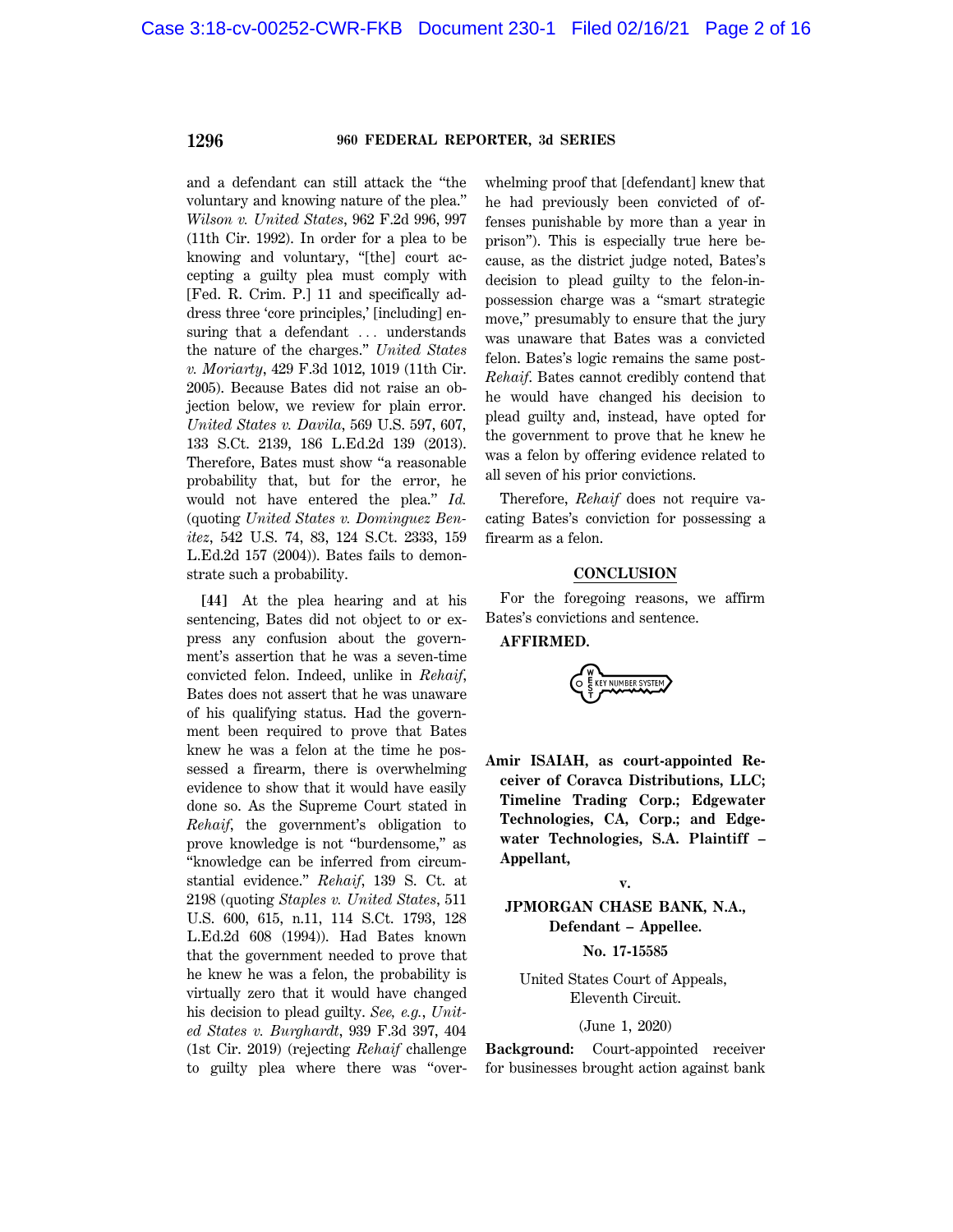#### **ISAIAH v. JPMORGAN CHASE BANK 1297 Cite as 960 F.3d 1296 (11th Cir. 2020)**

under Florida Uniform Fraudulent Transfer (FUFTA), seeking to recover funds that were fraudulently diverted from businesses' bank accounts in connection with Ponzi scheme executed by businesses' principals. The United States District Court for the Southern District of Florida, Jose E. Martinez, J., 2017 WL 5514370, dismissed action. Receiver appealed.

**Holdings:** The Court of Appeals, Tjoflat, Circuit Judge, held that:

- (1) deposits made by principals into businesses' bank accounts were not a ''transfer'' of money to bank that could support receiver's fraudulent transfer claim under Florida Uniform Fraudulent Transfer (FUFTA);
- (2) receiver lacked standing to assert, on behalf of businesses, claims against bank for aiding and abetting alleged breach of fiduciary duty, conversion, and fraud by businesses; and
- (3) district court acted within its discretion in staying discovery pending resolution of bank's motion to dismiss.

Affirmed.

#### **1. Fraudulent Conveyances**  $\approx 8$

To prevail on a fraudulent transfer claim under Florida Uniform Fraudulent Transfer (FUFTA), a creditor must demonstrate (1) there was a creditor to be defrauded, (2) a debtor intending fraud, and (3) a conveyance, that is, a transfer of property which could have been applicable to the payment of the debt due. Fla. Stat. Ann. § 726.105(1)(a).

#### **2. Fraudulent Conveyances**  $\approx 24(1)$

While the definition of ''transfer'' is broad under Florida Uniform Fraudulent Transfer (FUFTA) protection for avoiding certain fraudulent transfers, the statute plainly requires a plaintiff to show that the debtor either disposed of his asset or relinquished some interest in that asset. Fla. Stat. Ann. § 726.102(14).

See publication Words and Phrases for other judicial constructions and definitions.

#### **3. Fraudulent Conveyances**  $\approx 24(1)$

As long as the debtor relinquishes some interest in or control over the asset a transfer has occurred, as could support claim for avoidance of transfer under Florida Uniform Fraudulent Transfer (FUF-TA), even if he remains the technical owner of the asset. Fla. Stat. Ann. §§ 726.102(14), 726.105(1)(a).

## **4. Fraudulent Conveyances**  $\approx 24(1)$

Deposits made by businesses' principals into businesses' bank accounts were not a ''transfer'' of money to bank that could support businesses' court-appointed receiver's fraudulent transfer claim under Florida Uniform Fraudulent Transfer (FUFTA), seeking to recover funds that were fraudulently diverted from businesses' bank accounts in connection with Ponzi scheme executed by principals; principals retained full access to and control over the funds in accounts, given that they were able to withdraw funds, write checks, make purchases, and initiate wire transfers. Fla. Stat. Ann. §§ 726.102(14), 726.105(1)(a).

See publication Words and Phrases for other judicial constructions and definitions.

#### **5. Fraudulent Conveyances**  $\approx 24(1)$

A routine bank deposit does not constitute a ''transfer'' to the bank within the meaning of Florida Uniform Fraudulent Transfer (FUFTA) provision for avoiding certain fraudulent transfers. Fla. Stat. Ann. §§ 726.102(14), 726.105(1)(a).

See publication Words and Phrases for other judicial constructions and definitions.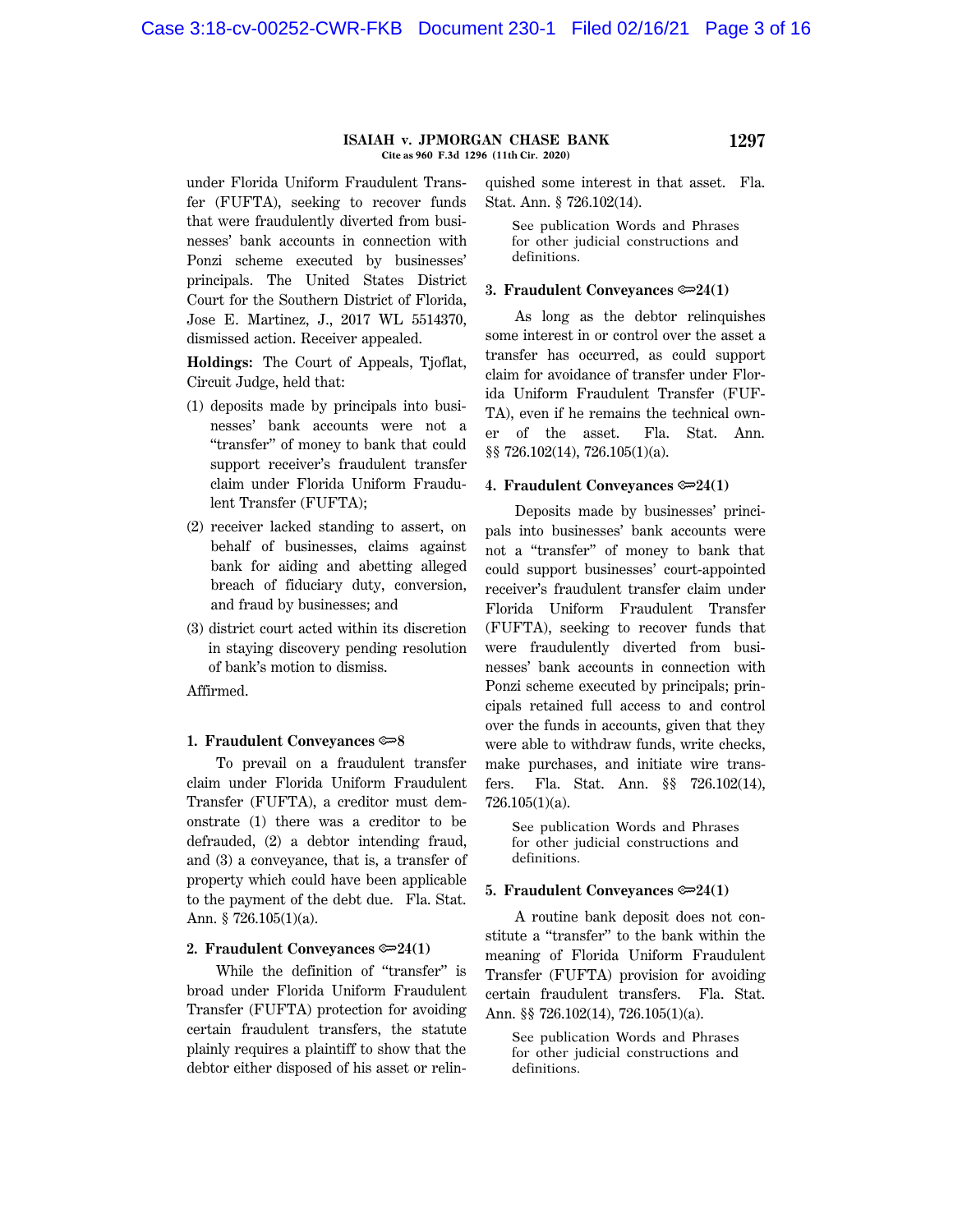#### **6. Finance, Banking, and Credit**  $\approx 502$

When an accountholder deposits money into his bank account, the bank takes title to the money and has certain legal rights to put the deposited funds to its own use.

#### **7. Finance, Banking, and Credit**  $\approx 523$

Bank's right to use deposited funds is subject always to its obligation to the accountholder to return the funds upon request.

#### **8. Fraudulent Conveyances**  $\approx 24(1)$

In determining whether a transfer occurred, as could support claim to avoid fraudulent transfer under Florida Uniform Fraudulent Transfer (FUFTA), the relevant inquiry is not one of ownership or title but of control. Fla. Stat. Ann. §§ 726.102(14), 726.105(1)(a).

#### **9. Fraudulent Conveyances**  $\approx 242(1)$

The mere conduit defense to a fraudulent transfer claim under Florida Uniform Fraudulent Transfer (FUFTA) allows defendants to avoid liability as the recipient of a fraudulent transfer if they can show (1) that they did not have control over the assets received, that is, that they merely served as a conduit for the assets that were under the actual control of the debtor-transferor and (2) that they acted in good faith and as an innocent participant in the fraudulent transfer. Fla. Stat. Ann.  $$726.105(1)(a).$ 

#### **10. Fraudulent Conveyances**  $\approx 242(1)$

The mere conduit defense to a fraudulent transfer claim under Florida Uniform Fraudulent Transfer (FUFTA) is an affirmative defense that must be proved by the defendant seeking its protection. Fla. Stat. Ann. § 726.105(1)(a).

## **11. Federal Civil Procedure**  $\infty$ **677. 1752.1**

A complaint need not anticipate and negate affirmative defenses and should not ordinarily be dismissed based on an affirmative defense unless the defense is apparent on the face of the complaint.

#### **12. Fraudulent Conveyances**  $\approx 24(1)$

To establish that a transfer occurred, as could support a fraudulent transfer claim under Florida Uniform Fraudulent Transfer (FUFTA), a plaintiff must show that the debtor relinquished control over the property such that he can be said to have disposed of or parted with an interest in it. Fla. Stat. Ann. §§ 726.102(14), 726.105(1)(a).

#### **13. Fraudulent Conveyances**  $\approx 242(1)$

For a defendant to avail itself of the mere conduit defense to a fraudulent transfer claim, it must show that it did not gain sufficient legal control over the property disposed of by the debtor such that it should be held liable as a recipient of that fraudulently transferred property.

#### **14. Fraudulent Conveyances**  $\approx 242(1)$

The mere conduit defense to a fraudulent transfer claim presupposes that a transfer has occurred, that is, that the debtor has disposed of or parted with an interest in some asset, and asks whether the defendant was the true recipient of the transferred asset.

#### **15. Bankruptcy** O**2125, 2701**

The mere conduit affirmative defense to a fraudulent transfer claim is a judicially created exception grounded in the equitable powers of the bankruptcy courts.

#### **16. Federal Courts**  $\approx 3549$ **, 3552**

Court of Appeals can affirm on any basis supported by the record, regardless of whether the district court decided the case on that basis.

#### **17. Corporations and Business Organizations** ∞2932

Receiver for businesses whose principals executed Ponzi scheme lacked standing to assert, on behalf of businesses,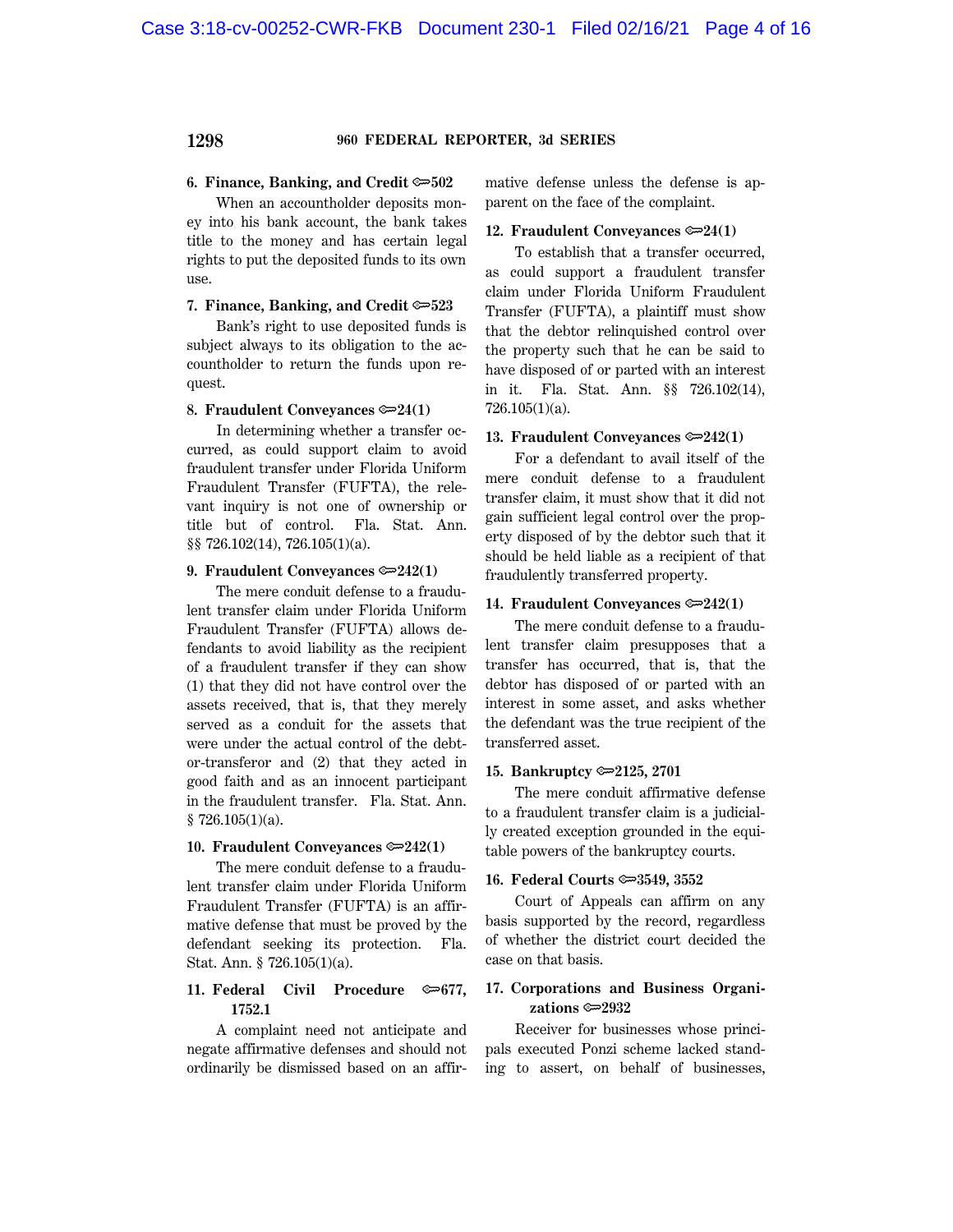#### **ISAIAH v. JPMORGAN CHASE BANK 1299 Cite as 960 F.3d 1296 (11th Cir. 2020)**

claims against bank for aiding and abetting alleged breach of fiduciary duty, conversion, and fraud by businesses; any such claims belonged to the defrauded investors, whom receiver did not represent, and complaint did not assert that businesses engaged in any legitimate activities or had at least one honest member of the board of directors or an innocent stockholder such that fraudulent acts of principals should not be imputed to businesses themselves.

#### **18. Corporations and Business Organizations** O**2928**

#### **Receivers** O**167**

A receiver obtains only the rights of action and remedies that were possessed by the person or corporation in receivership.

#### **19. Receivers** O**167**

Although a receivership is typically created to protect the rights of creditors, the receiver is not the class representative for creditors and cannot pursue claims owned directly by the creditors; rather, he is limited to bringing only those actions previously owned by the party in receivership.

#### **20. Federal Civil Procedure**  $\approx$ **1838**

District court permissibly dismissed, with prejudice, receiver's complaint for failure to state a claim without first giving receiver a chance to amend, in receiver's action against bank asserting tort claims and violation of Florida Uniform Fraudulent Transfer (FUFTA) arising out of Ponzi scheme executed by principals of businesses in receivership, where receiver, who was represented by counsel, never moved or otherwise sought leave to amend from district court. Fla. Stat. Ann.  $$726.105(1)(a).$ 

#### **21. Federal Courts**  $\approx 3591$

Court of Appeals reviews a district court's decision to stay discovery for an abuse of discretion.

#### **22. Federal Courts**  $\approx 3565$

A district court abuses its discretion if it applies an incorrect legal standard, applies the law in an unreasonable or incorrect manner, or follows improper procedures in making its decision.

#### **23. Federal Civil Procedure © 1271**

District court acted within its discretion in staying discovery pending resolution of bank's motion to dismiss receiver's action against bank asserting tort claims and violation of Florida Uniform Fraudulent Transfer (FUFTA) arising out of Ponzi scheme executed by principals of businesses in receivership; district court determined that bank's motion to dismiss was likely to be dispositive based on a state court's dismissal of receiver's complaint against another bank that alleged virtually the same claims based on similar facts. Fla. Stat. Ann. § 726.105(1)(a); Fed. R. Civ. P. 12(b)(6).

#### **24. Federal Civil Procedure**  $\approx 1828$

Facial challenges to the legal sufficiency of a claim or defense, such as a motion to dismiss based on failure to state a claim for relief, should be resolved before discovery begins.

#### **25. Federal Civil Procedure**  $\approx 611.18$

The failure to consider and rule on potentially dispositive pretrial motions prior to discovery can be an abuse of discretion.

Appeal from the United States District Court for the Southern District of Florida, D.C. Docket No. 1:16-cv-21771-JEM

William Barry Blum, Michael A. Friedman, Genovese Joblove & Battista, PA, Marilee A. Mark, Cimo Mazer Mark PLLC, MIAMI, FL, Eric J. Rayman, Genovese Joblove & Battista, PA, Fort Lauderdale, FL, for Plaintiff-Appellant.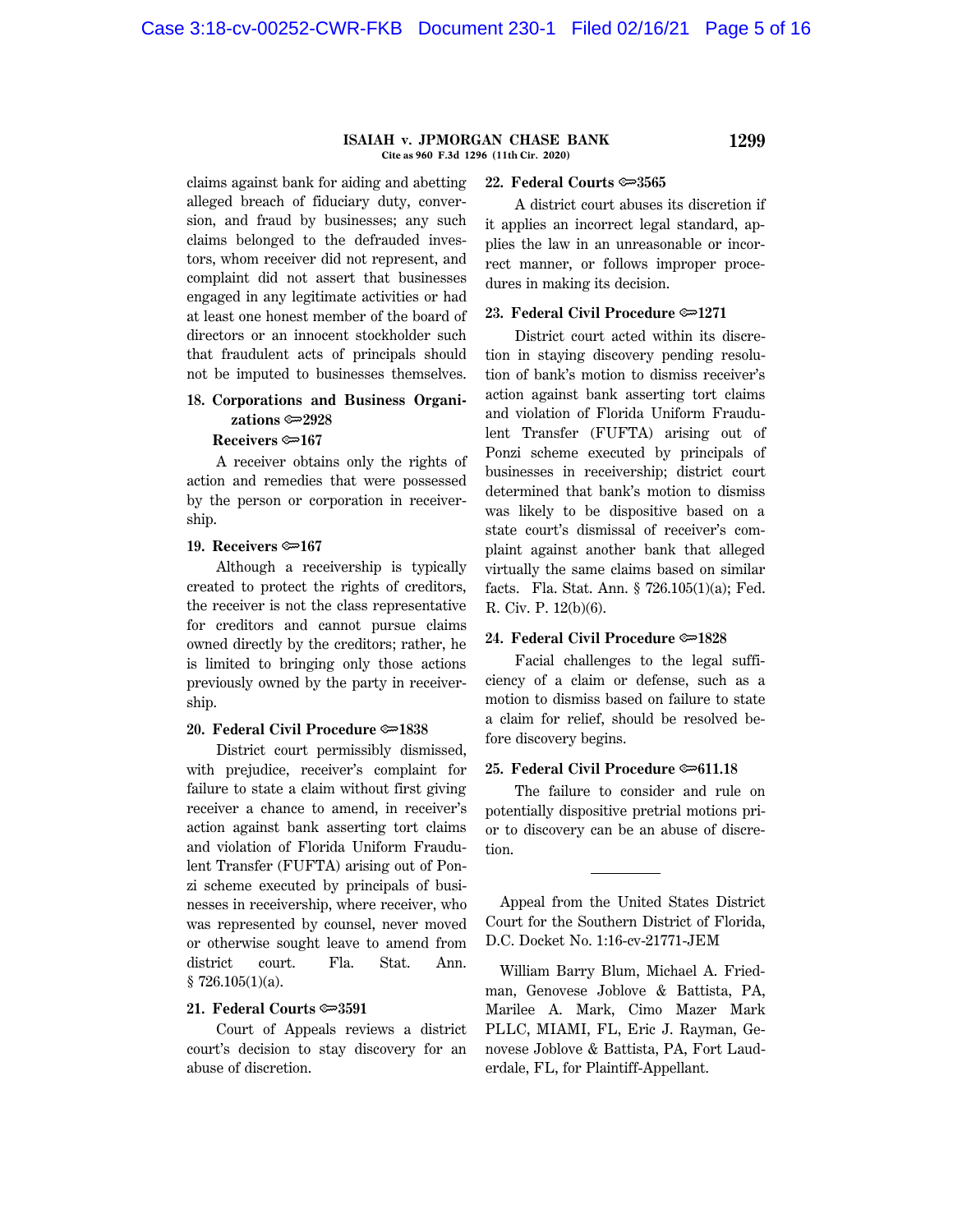Daniel Matthias Coyle, Sequor Law, PA, Edward M. Mullins, Reed Smith, LLP, MIAMI, FL, Nellie E. Hestin, Jarrod D. Shaw, McGuireWoods, LLP, Pittsburgh, PA, for Defendant-Appellee.

Mark F. Bideau, Attorney, Greenberg Traurig, PA, West Palm Beach, FL, Peter Winslow Homer, Homer Bonner Jacobs, PA, Miami, FL, Elliot H. Scherker, Greenberg Traurig, PA, Miami, FL, for Bank Policy Institute, Securities Industry and Financial Markets Association.

Before ROSENBAUM and TJOFLAT, Circuit Judges, and PAULEY,\* District Judge.

#### TJOFLAT, Circuit Judge:

This appeal arises out of a Ponzi scheme executed by the principals of two entities, Coravca Distributions, LLC and Timeline Trading Corp. (the ''Receivership Entities''). Amir Isaiah, the court-appointed receiver for the Receivership Entities, sued JPMorgan Chase Bank, N.A. (''JPMC''), seeking to recover funds that were fraudulently diverted from the Receivership Entities' bank accounts in connection with that Ponzi scheme. His complaint sought to avoid the fraudulent transfers and recover the diverted funds on behalf of the Receivership Entities under the Florida Uniform Fraudulent Transfer Act (''FUF-TA''), and to collect damages from JPMC for JPMC's alleged aiding and abetting of three torts: breach of fiduciary duty, conversion, and fraud. Isaiah claimed that JPMC helped facilitate the Ponzi scheme by transferring funds into, out of, and among the Receivership Entities' bank accounts, despite its alleged awareness of suspicious banking activity on those accounts. The District Court dismissed the complaint under Federal Rule of Civil Pro-

\* Honorable William H. Pauley, III, Senior United States District Judge, Southern Discedure 12(b)(6), holding that Isaiah failed to allege an applicable conveyance or fraudulent transfer for purposes of his FUFTA claim, and failed to sufficiently allege that JPMC had actual knowledge of the underlying Ponzi scheme for purposes of his aiding and abetting claims. After careful review, and with the benefit of oral argument, we affirm.

#### I.

Because this case was dismissed on a Rule 12(b)(6) motion to dismiss, we restate the following facts as alleged by Isaiah in his complaint. A Florida state court appointed Isaiah receiver of the Receivership Entities in September 2010, after finding that the principals of the Receivership Entities, Rosa Aguirre (a/k/a Rosa Villarroel) and Diego Corado (the ''Ponzi schemers''), had been using the Entities to perpetrate a Ponzi scheme against investors. In this classic Ponzi scheme, the Ponzi schemers solicited investors by promising astronomical returns on investments supposedly involving the trade of Venezuelan and U.S. currency. As proof that the investments were generating returns, the Ponzi schemers would send ''distributions'' to the investors through the Receivership Entities. In reality, the "distributions" consisted merely of money invested by other duped investors instead of actual gains on legitimate investments. Through this charade, the Ponzi schemers ultimately defrauded more than 2,000 investors and pilfered millions of dollars from the Receivership Entities.

The Ponzi schemers operated this fraudulent scheme, in part, by depositing investments into and making ''distributions'' from several JPMC bank accounts belonging to the Receivership Entities. Until early 2010, the Receivership Entities had only

trict of New York, sitting by designation.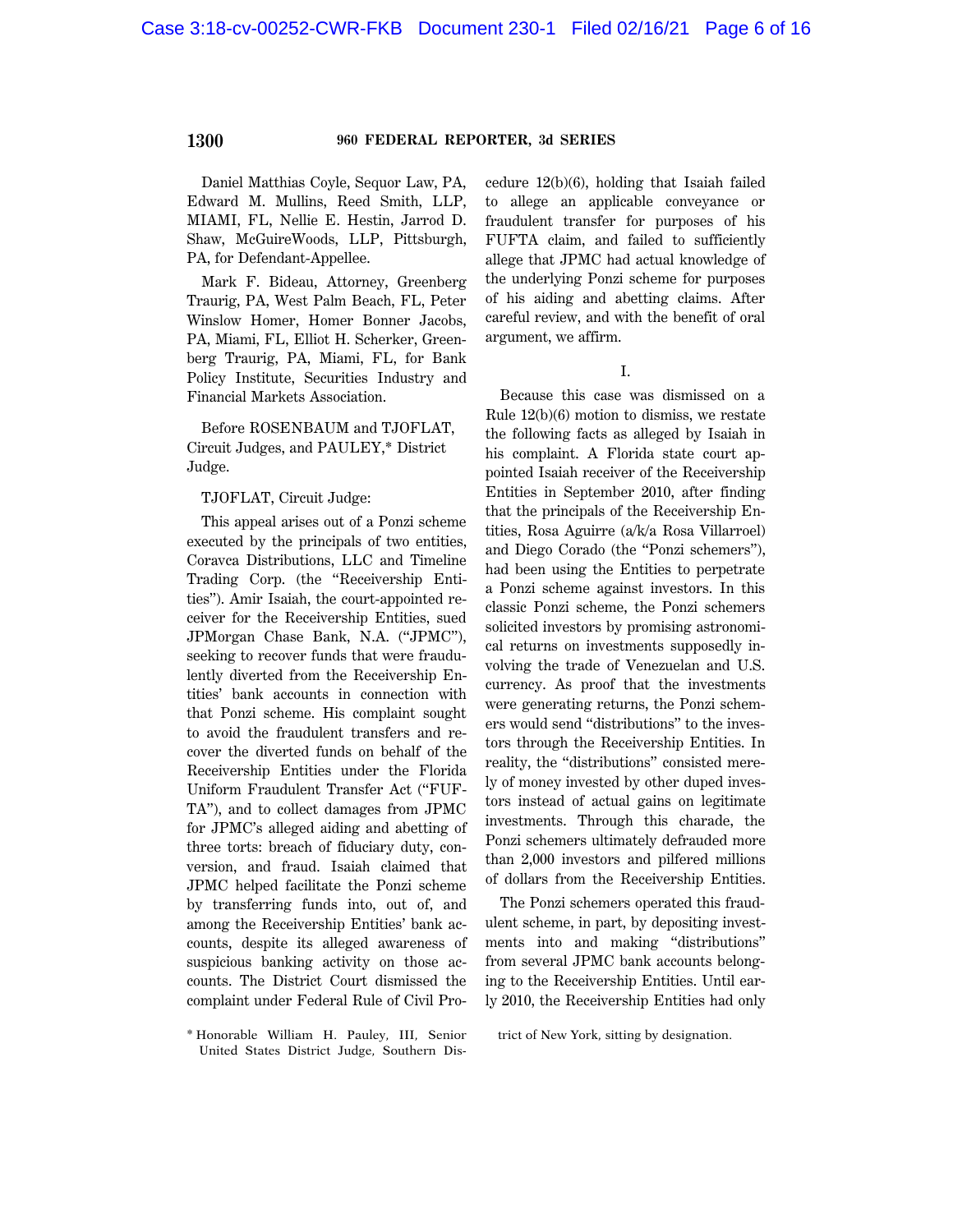#### **ISAIAH v. JPMORGAN CHASE BANK 1301 Cite as 960 F.3d 1296 (11th Cir. 2020)**

one corporate account at JPMC, and for the first twenty-eight months of their banking relationship with JPMC, the account activity was fairly normal. But in January 2010 the total amount of monthly deposits and withdrawals skyrocketed, and in February the Receivership Entities opened a second bank account at JPMC. The Receivership Entities continued to make substantial deposits into and withdrawals from these accounts in rapid succession and corresponding amounts until, in May 2010, JPMC's internal anti-money laundering section detected suspicious activity on the accounts and unilaterally closed both bank accounts. Almost immediately after JPMC detected fraud on the two accounts—indeed, less than a day after closing each account—JPMC allowed the Receivership Entities to open two new JPMC bank accounts. This, the complaint alleges, allowed the Ponzi schemers to "wind down their affairs" and transfer the funds from the Receivership Entities' JPMC accounts to new bank accounts at Bank of America and Wachovia Bank, where the Ponzi schemers continued their fraudulent scheme over the next several months.

Isaiah, now the court-appointed receiver of the Receivership Entities, filed this suit against JPMC in state court based on JPMC's handling of the Receivership Entities' accounts. He sought (1) avoidance and recovery of certain fraudulent transfers allegedly made to JPMC under the FUF-TA, Fla Stat. § 726.105(1)(a), and (2) damages for JPMC's aiding and abetting the Ponzi schemers' breach of their fiduciary duties, conversion of the Receivership Entities' funds, and fraud. Specifically, the complaint seeks to recover from JPMC, on behalf of the Receivership Entities, funds that were fraudulently deposited into,

**1.** The District Court also granted JPMC's motion to stay discovery pending resolution of withdrawn from, and transferred among the Receivership Entities' bank accounts because JPMC was an ''actual recipient[ ] of the transfers and [a] bad faith commercial conduit[ ]'' that ''acted in bad faith in processing bank transactions for and/or on behalf of the Receivership Entities.'' Compl. ¶ 51. As to the aiding and abetting claims, the complaint alleges that JPMC failed to follow sound banking practices and willfully ignored suspicious banking activity, and thus knowingly encouraged the Ponzi schemers' tortious conduct by providing a platform for them to carry out their illicit scheme.

JPMC removed the state-court complaint to federal court pursuant to 28 U.S.C. § 1441, and the District Court properly exercised diversity jurisdiction under 28 U.S.C. § 1332. JPMC then filed a motion to dismiss the complaint in its entirety under Rule 12(b)(6) of the Federal Rules of Civil Procedure, which the District Court granted.**<sup>1</sup>** The District Court reasoned that Isaiah's complaint failed to allege an applicable conveyance or fraudulent transfer for purposes of FUFTA liability because it alleged nothing more than routine banking activity by JPMC; the Ponzi schemers never departed with the assets in the bank accounts, but merely transferred the funds between themselves. *Isaiah v. JPMorgan Chase Bank, N.A.*, No. 16-CIV-21771-MARTINEZ, 2017 WL 5514370, at \*2 (S.D. Fla. Nov. 15, 2017). The District Court also held that the complaint failed to adequately allege that JPMC had actual knowledge of the underlying tortious conduct—the Ponzi scheme—as required for aiding and abetting liability. *Id.* at \*4. This appeal followed. We review the District Court's ruling on JPMC's motion to dismiss *de novo*,

the motion to dismiss.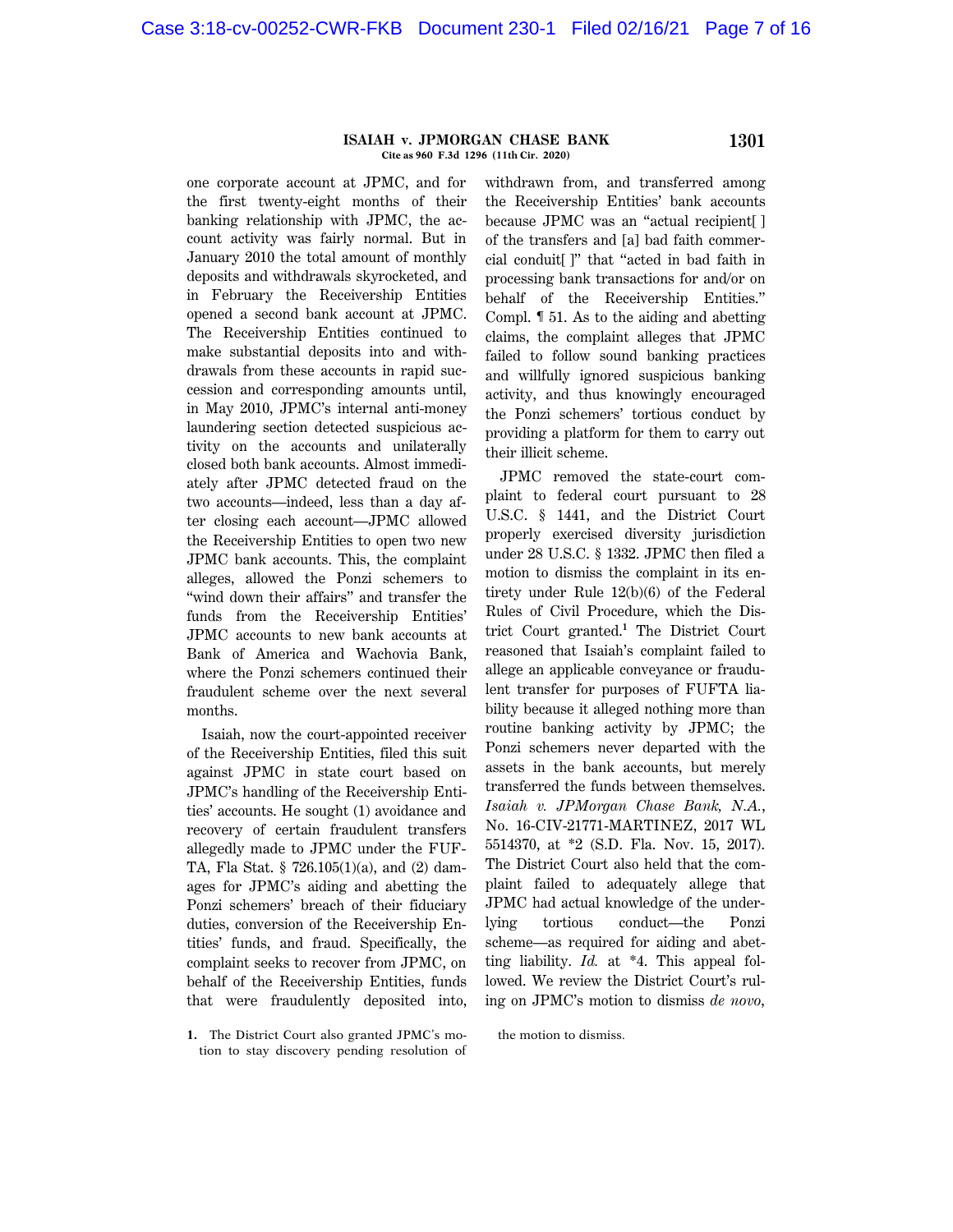accepting the above allegations as true and construing them in the light most favorable to Isaiah. *See Lamm v. State St. Bank & Tr.*, 749 F.3d 938, 942 (11th Cir. 2014).

#### II.

**[1]** The FUFTA provides generally that a creditor may avoid a debtor's fraudulent transfer to the extent necessary to satisfy the creditor's claim. Fla. Stat.  $§$  726.108(1)(a). Under the FUFTA, "[a] transfer made  $\ldots$  by a debtor is fraudulent as to a creditor ... if the debtor made the transfer  $\ldots$  [w]ith actual intent to hinder, delay, or defraud any creditor of the debtor.'' *Id.* § 726.105(1)(a). To prevail on a fraudulent transfer claim, a creditor must demonstrate (1) there was a creditor to be defrauded, (2) a debtor intending fraud, and (3) a conveyance—i.e., a "transfer''—of property which could have been applicable to the payment of the debt due. *Wiand v. Lee*, 753 F.3d 1194, 1199–1200 (11th Cir. 2014).**<sup>2</sup>**

**[2, 3]** The FUFTA defines a ''transfer'' as ''every mode, direct or indirect, absolute or conditional, voluntary or involuntary, of disposing of or parting with an asset or an interest in an asset.'' Fla. Stat. § 726.102(14). While the definition of transfer is broad, the statute plainly requires a plaintiff to show that the debtor either disposed of his asset or relinquished some interest in that asset. *Nationsbank, N.A. v. Coastal Utilities, Inc.*, 814 So. 2d 1227, 1230 (Fla. Dist. Ct. App. 2002). As long as the debtor relinquishes some interest in or control over the asset a FUFTA transfer has occurred, even if he remains the technical owner of the asset. *In re Levine*, 134 F.3d 1046, 1050 (11th Cir. 1998). Accordingly, in *Levine* we held that the debtor's purchase of an annuity constituted a FUF- TA transfer because, by purchasing an annuity, the debtor limited his ability to withdraw his money to the terms of the annuity contract, thereby relinquishing some interest in that money. *Id.* at 1049– 50. The debtor no longer retained total control over or unfettered access to the full amount of his ''property.'' *Id.* at 1050.

**[4]** Isaiah's complaint identifies three types of banking transactions that he alleges constitute fraudulent transfers under the FUFTA: deposits into the Receivership Entities' JPMC bank accounts, withdrawals from the Receivership Entities' JPMC bank accounts, and so-called ''Intercompany Transfers'' among those JPMC bank accounts. Isaiah's primary argument on appeal is that when the Ponzi schemers deposited money into the Receivership Entities' bank accounts, they ''transferred'' that money to JPMC within the meaning of the FUFTA. He argues that when an accountholder deposits money into his bank account, the bank takes title to the money and then owes a debt to the accountholder, creating a debtor-creditor relationship between the accountholder and the bank. Thus, a deposit represents the accountholder's conditional parting with his property, subject to his right to later withdraw the deposited funds.

**[5–7]** We disagree that a routine bank deposit constitutes a transfer to the bank within the meaning of the FUFTA. To be sure, when an accountholder deposits money into his bank account, the bank takes title to the money and has certain legal rights to put the deposited funds to its own use. *See, e.g.*, *In re Custom Contractors, LLC*, 745 F.3d 1342, 1350 (11th Cir. 2014). For example, banks regularly use deposited funds by distributing them to others in the form of loans. *See id.* But the bank's

**<sup>2.</sup>** Isaiah, as receiver of the Receivership Entities, has standing to pursue this clawback action on behalf of the Receivership Entities

under the FUFTA. *See id.* at 1203; *see also infra* pp. 1306–07.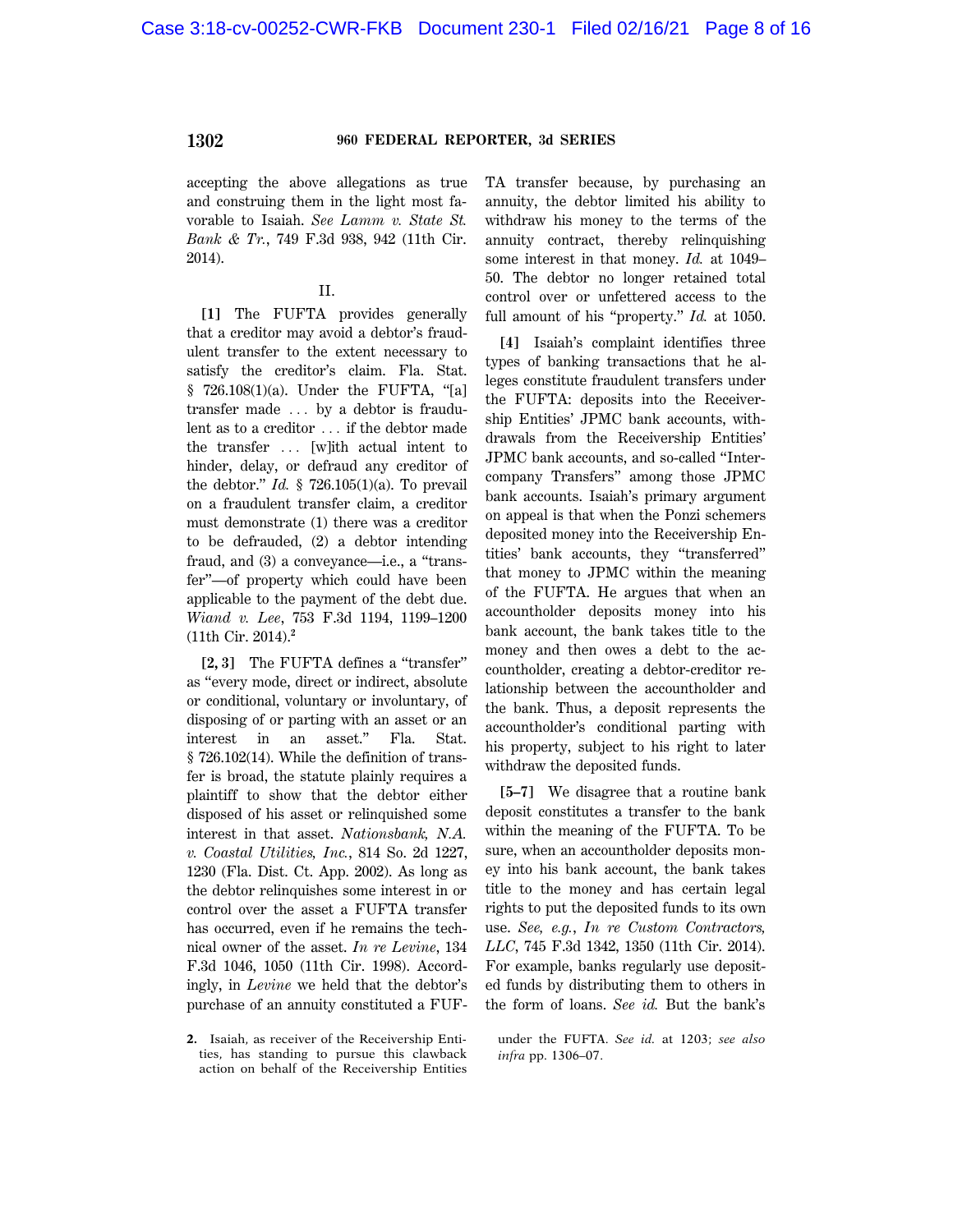#### **ISAIAH v. JPMORGAN CHASE BANK 1303 Cite as 960 F.3d 1296 (11th Cir. 2020)**

right to use those funds is subject always to its obligation to the accountholder to return the funds upon request. *Id.*

**[8]** In *Levine*, we made clear that in determining whether a FUFTA transfer occurred, the relevant inquiry is not one of ownership or title but of control. 134 F.3d at 1050. While an accountholder may transfer title of funds to the bank when he makes a routine deposit into his bank account, the accountholder can still call upon the bank to return those funds on demand, simply by initiating a withdrawal from his account. The accountholder thus never relinquishes his interest in or control over the funds deposited into his bank account; rather he "retain[s] total control over" and has "unfettered access to" the full amount of his money in his account and can withdraw those funds at will. *See id.*

As the complaint makes clear, the Ponzi schemers retained full access to and control over the funds in the Receivership Entities' JPMC bank accounts: they withdrew funds, wrote countless checks, made several purchases, and initiated wire and other transfers at will. They did not ''dispos[e] of or part[ ] with an asset or an interest in an asset'' when they deposited money into the Receivership Entities' own bank accounts. *See* Fla. Stat. § 726.102(14). Thus, they did not transfer that money to JPMC within the meaning of the FUFTA. *Accord In re Whitley*, 848 F.3d 205, 208–10

**3.** This is not to say that banks may never be held liable as the recipient of a fraudulent transfer under the FUFTA. In the analogous bankruptcy context, we have acknowledged that a bank can be held liable as the recipient, or ''initial transferee,'' of a fraudulent transfer under the Bankruptcy Code—which provides for the avoidance of fraudulent transfers in substantially similar terms as the FUFTA—if it received the funds as payment of an existing debt, such as a mortgage payment, or as compensation for services rendered. *See Custom Contractors*, 745 F.3d at 1350 (explaining that, when the transferor transfers money to the bank in payment of a debt, he retains no (4th Cir. 2017) (holding that regular deposits into a customer's unrestricted bank account did not constitute transfers to the bank under § 101(54) of the Bankruptcy Code, which defines a "transfer" in substantially similar terms as the FUFTA).**<sup>3</sup>** Isaiah's allegations regarding routine deposits into the Receivership Entities' own bank accounts are thus insufficient to state a FUFTA claim against JPMC.

As a fallback, Isaiah argues that the complaint adequately alleges that the Ponzi schemers relinquished dominion and control over the funds in the Receivership Entities' bank accounts when they withdrew money from those accounts and transferred those funds to *third-party* accounts at JPMC. But we can find no such allegation in Isaiah's complaint. The complaint alleges generally that the Ponzi schemers withdrew money and made other wire transfers, and that the Ponzi schemers made payments to certain unidentified ''Group Leaders'' who contributed to the scheme. Compl. ¶¶ 21–26, 38. But it contains no allegation that those Group Leaders—or any other third party, for that matter—deposited funds received from the Receivership Entities into bank accounts *at JPMC*. And the nearly 100 pages of exhibits appended to the complaint—spreadsheets detailing the activity on the Receivership Entities' JPMC bank accounts—show only the movement of

rights to the funds and the bank receives the money with ''no strings attached''); *In re Pony Express Delivery Servs., Inc.*, 440 F.3d 1296, 1301 (11th Cir. 2006) (explaining that while banks do not ordinarily exercise legal control over funds deposited in their clients' bank accounts, when a bank receives assets from a debtor as payment of a genuine debt, those assets ''immediately become [the bank's] own assets and are not simply held for its client's purposes''); *In re Chase & Sanborn Corp.*, 904 F.2d 588, 599–600 (11th Cir. 1990) (finding a bank to be the initial transferee of a fraudulent transfer where the funds were transferred to the bank to pay off part of a loan).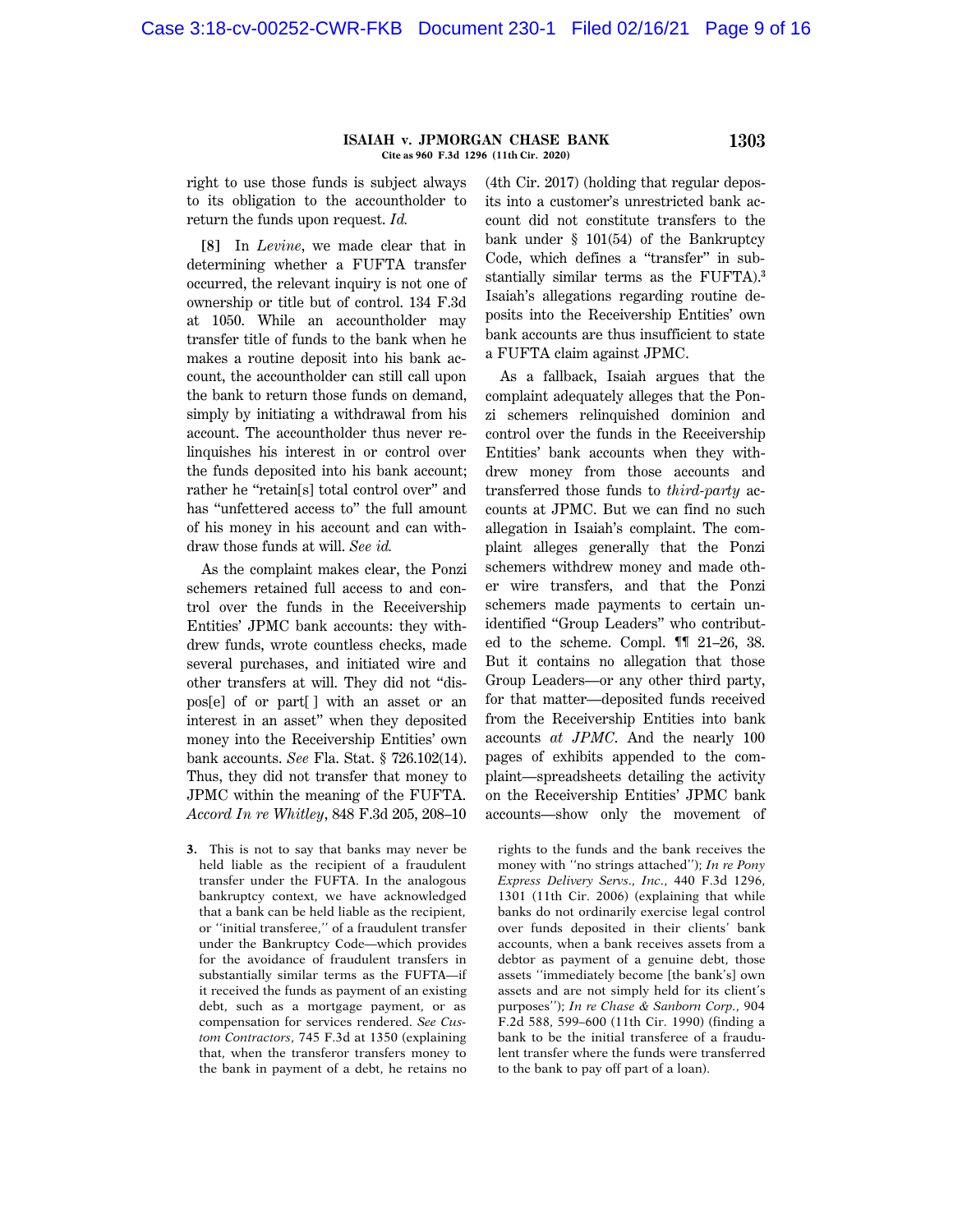money into, out of, and among the Receivership Entities' own bank accounts. Put simply, there is no allegation that money was transferred from the Receivership Entities' bank accounts into any other JPMC accounts except their own.**<sup>4</sup>** Because Isaiah's FUFTA claims against JPMC are based only on the Receivership Entities' movement of funds into and among their own bank accounts, the District Court correctly determined that the complaint failed to allege a fraudulent transfer to JPMC within the meaning of the FUFTA.**<sup>5</sup>**

**[9]** Finally, Isaiah argues that the District Court erred by applying a bright-line rule that a defendant can avoid FUFTA liability solely by showing that it lacked control over the funds at issue, and without any consideration of the defendant's good faith. In so arguing, Isaiah apparently construes the District Court's opinion as holding that JPMC was entitled to avail itself of the ''mere conduit'' affirmative defense. The mere conduit defense allows defendants to avoid liability as the recipient of a fraudulent transfer if they can show ''(1) that they did not have control over the assets received, i.e., that they merely served as a conduit for the assets that were under the actual control of the debtor-transferor *and* (2) that they acted in good faith and as an innocent participant in the fraudulent transfer.'' *In re Harwell*, 628 F.3d 1312, 1323 (11th Cir. 2010) (emphasis in original). To be clear, the District Court did not apply the mere

**4.** Even if the complaint could be construed to contain such an allegation, we doubt that the mere movement of money into a third party's bank account at JPMC, without more, *see supra* note 3, would be enough to establish FUFTA liability against *JPMC* as opposed to the third party accountholder. As explained above, the routine deposit of money into an unrestricted bank account does not constitute a transfer to the bank within the meaning of the FUFTA. So, any transfer that the Receivconduit defense in dismissing Isaiah's FUFTA claim, and neither do we. Rather, the District Court did not need to reach that question because it held, as we do here, that Isaiah failed to allege any applicable FUFTA transfer and so, as a threshold matter, failed to even state a FUFTA claim. To illustrate why we have no need to reach the issue that Isaiah prompts us to address, we pause here to briefly explain the differences between our holding and the application of the mere conduit defense. Though the inquiries may be semantically similar, they are conceptually distinct.

**[10, 11]** First, the mere conduit defense is an affirmative defense that must be proved by the defendant seeking its protection. A complaint need not anticipate and negate affirmative defenses and should not ordinarily be dismissed based on an affirmative defense unless the defense is apparent on the face of the complaint. *Bingham v. Thomas*, 654 F.3d 1171, 1175 (11th Cir. 2011) (citing *Jones v. Bock*, 549 U.S. 199, 215, 127 S. Ct. 910, 921, 166 L.Ed.2d 798 (2007)).

**[12–14]** Second, although the mere conduit defense, like the question whether a FUFTA transfer has occurred, requires us to ask whether a particular party had legal control over the assets allegedly transferred, the two concepts involve slightly different inquiries. To establish that a FUFTA transfer occurred, a plaintiff must show that the debtor *relin*-

ership Entities made to a third-party bank account at JPMC would likely constitute a transfer to the third party that owns the account, not to JPMC.

**5.** Put differently, because the Receivership Entities at all times retained access to and control over the funds in their own bank accounts, the Entities have not suffered any loss to be recouped in a clawback action under the FUFTA.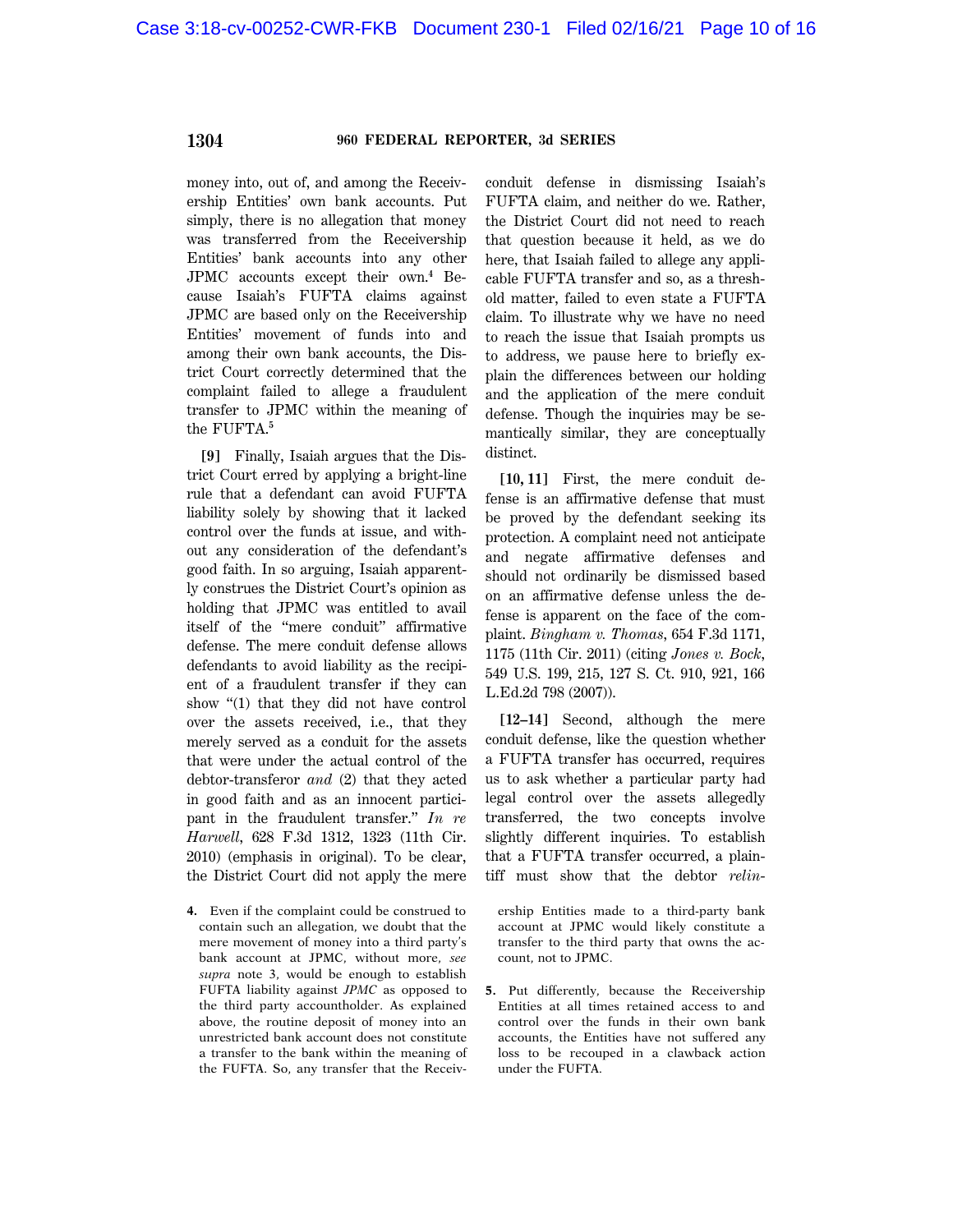#### **ISAIAH v. JPMORGAN CHASE BANK 1305 Cite as 960 F.3d 1296 (11th Cir. 2020)**

*quished* control over the property such that he can be said to have disposed of or parted with an interest in it. *See* Fla. Stat. § 726.102(14). For a defendant to avail itself of the mere conduit defense, it must show that it did not *gain* sufficient legal control over the property disposed of by the debtor such that it should be held liable as a recipient of that fraudulently transferred property. *See, e.g.*, *Harwell*, 628 F.3d at 1323. In other words, the mere conduit defense presupposes that a transfer has occurred—that the debtor has disposed of or parted with an interest in some asset—and asks whether the defendant was the true recipient of the transferred asset.

**[15]** Third, and perhaps most importantly, the mere conduit affirmative defense is a judicially created exception grounded in the equitable powers of the bankruptcy courts. *Id.* at 1322. It arose not under FUFTA, but in the context of an analogous fraudulent transfer provision in the Bankruptcy Code, which allows a bankruptcy trustee to avoid certain fraudulent transfers similar to those avoidable under the FUFTA and to recover the value of the transfers from the ''initial transferee of such transfer.'' *See* 11 U.S.C. §§  $548(a)(1)$ ,  $550(a)(1)$ . Recognizing the inequity that would result if the court adopted a literal interpretation of the term "initial transferee,"<sup>6</sup> we crafted this equitable exception to exclude mere conduits or intermediaries who might otherwise be deemed ''initial transferees'' from being held liable for funds they never actually controlled or benefitted from. *Custom Contractors*, 745 F.3d at 1349, 1352; *Harwell*, 628 F.3d at 1322.

**6.** The Bankruptcy Code does not define the term ''transferee'' and there is no legislative history on the term. *Harwell*, 628 F.3d at 1317 (citing *Bonded Fin. Servs., Inc. v. European Am. Bank*, 838 F.2d 890, 893 (7th Cir. 1988)).

Neither this Circuit nor the Florida courts have decided whether this equitable defense should also apply in statutory actions under FUFTA, and for the reasons set forth above we need not decide that question either. Nor must we decide whether JPMC would be entitled to the mere conduit affirmative defense if it did apply. Because Isaiah's complaint fails to allege an applicable FUFTA transfer, his complaint fails, as an initial matter, to state a claim of FUFTA liability. The District Court therefore did not err in dismissing his complaint under Rule 12(b)(6) on that basis.

#### III.

**[16, 17]** The District Court also dismissed Isaiah's aiding and abetting claims against JPMC because it found that the complaint did not adequately allege that JPMC had actual knowledge of the underlying Ponzi scheme to support his claims that JPMC aided and abetted the Ponzi schemers' torts. *Isaiah*, 2017 WL 5514370, at \*4. At oral argument, we raised the additional concern that because Isaiah, as receiver of the Receivership Entities, stands in the shoes of those Entities, and because the Entities are in turn tarred by the fraudulent acts of the Ponzi schemers, Isaiah could not bring tort claims against JPMC for aiding and abetting the Receivership Entities' own torts. We asked the parties to file supplemental letter briefs addressing whether the fraudulent acts of the Receivership Entities, as the principals of the Ponzi scheme, are imputed to Isaiah for purposes of his tort claims under Florida law. We find that they are, and thus that Isaiah lacks standing to bring these aiding and abetting claims against JPMC.**<sup>7</sup>**

**<sup>7.</sup>** ''We can affirm on any basis supported by the record, regardless of whether the district court decided the case on that basis.'' *Martin v. United States*, 949 F.3d 662, 667 (11th Cir. 2020).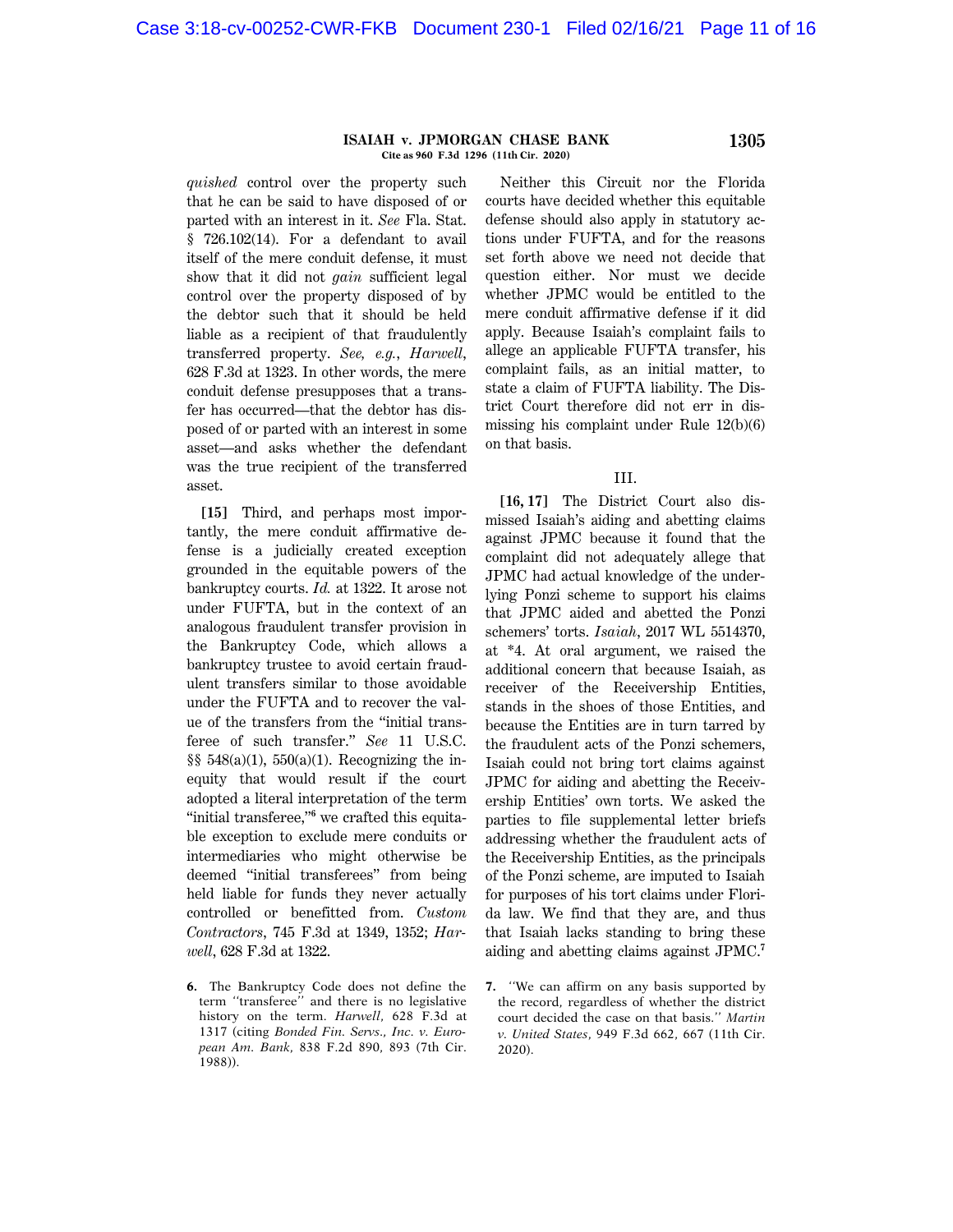**[18, 19]** It is axiomatic that a receiver obtains only the rights of action and remedies that were possessed by the person or corporation in receivership. *Freeman v. Dean Witter Reynolds, Inc.*, 865 So. 2d 543, 550 (Fla. Dist. Ct. App. 2003). Although a receivership is typically created to protect the rights of creditors, the receiver is not the class representative for creditors and cannot pursue claims owned directly by the creditors. *Id.* Rather, he is limited to bringing only those actions previously owned by the party in receivership. *Id.* For purposes of this appeal, then, we must determine whether the Receivership Entities would have had a claim against JPMC for aiding and abetting the Ponzi scheme executed through the Receivership Entities. That question in turn depends on whether the Ponzi schemers' fraudulent acts are imputed to the Receivership Entities.

Florida's Second District Court of Appeal addressed this exact question in *Freeman v. Dean Witter Reynolds*. In that case, the court explained that while a receiver receives his claims from the entities in receivership, he ''does not always inherit the sins of his predecessor.'' *Id.* There are certain circumstances in which defenses such as unclean hands or *in pari delicto* would not apply to claims brought by a receiver, even if they would have applied against the entity in receivership. *Id.* The court differentiated between two types of cases. On the one hand, ''there are actions that the corporation, which has been 'cleansed' through receivership, may bring directly against the principals or the recipients of fraudulent transfers of corporate funds to recover assets rightfully belonging to the corporation and taken prior to the receivership.'' *Id.* at 551. We addressed these types of actions in *Wiand v. Lee*. There, we explained that even where a

corporation is operated by a Ponzi schemer, it is still in the eyes of the law a separate legal entity with rights and duties. *Wiand*, 753 F.3d at 1202 (quoting *Scholes v. Lehmann,* 56 F.3d 750, 754 (7th Cir. 1995)). The money it receives from investors should be used for the corporation's stated purpose, and so when assets are transferred for an unauthorized purpose to the detriment of the defrauded investors, who are tort creditors of the corporation, the corporation itself is harmed. *Id.* Although the corporation may have participated in the fraudulent transfers prior to receivership, once the individual tortfeasor is removed and a receiver is appointed, the corporation becomes entitled to the return of its assets that had been diverted for unauthorized purposes, e.g., to perpetrate a Ponzi scheme. *Id.* For that reason, we held that the receiver for the corporation has standing to sue the recipients of fraudulent transfers under the FUFTA. *Id.* at 1203.

On the other hand, however, are common law tort claims against third parties to recover damages for the fraud perpetrated by the corporation's own insiders. *See Freeman*, 865 So. 2d at 551. With respect to these claims, *Freeman* held that unless the corporation in receivership has at least one honest member of the board of directors or an innocent stockholder, the fraud and intentional torts of the insiders cannot be separated from those of the corporation itself and the corporation cannot be said to be an entity separate and distinct from the individual tortfeasors. *Id.* The corporation—and the receiver who stands in the shoes of the corporation lacks standing to pursue such tort claims because the corporation, ''whose primary existence was as a perpetrator of the Ponzi scheme, cannot be said to have suffered injury from the scheme it perpetrated.'' *O'Halloran v. First Union Nat'l Bank of Fla.*, 350 F.3d 1197, 1203 (11th Cir. 2003).**<sup>8</sup>**

scheme. The trustee of the bankrupt entity,

**<sup>8.</sup>** *O'Halloran* was a bankruptcy case in which the bankrupt entity had operated a vast Ponzi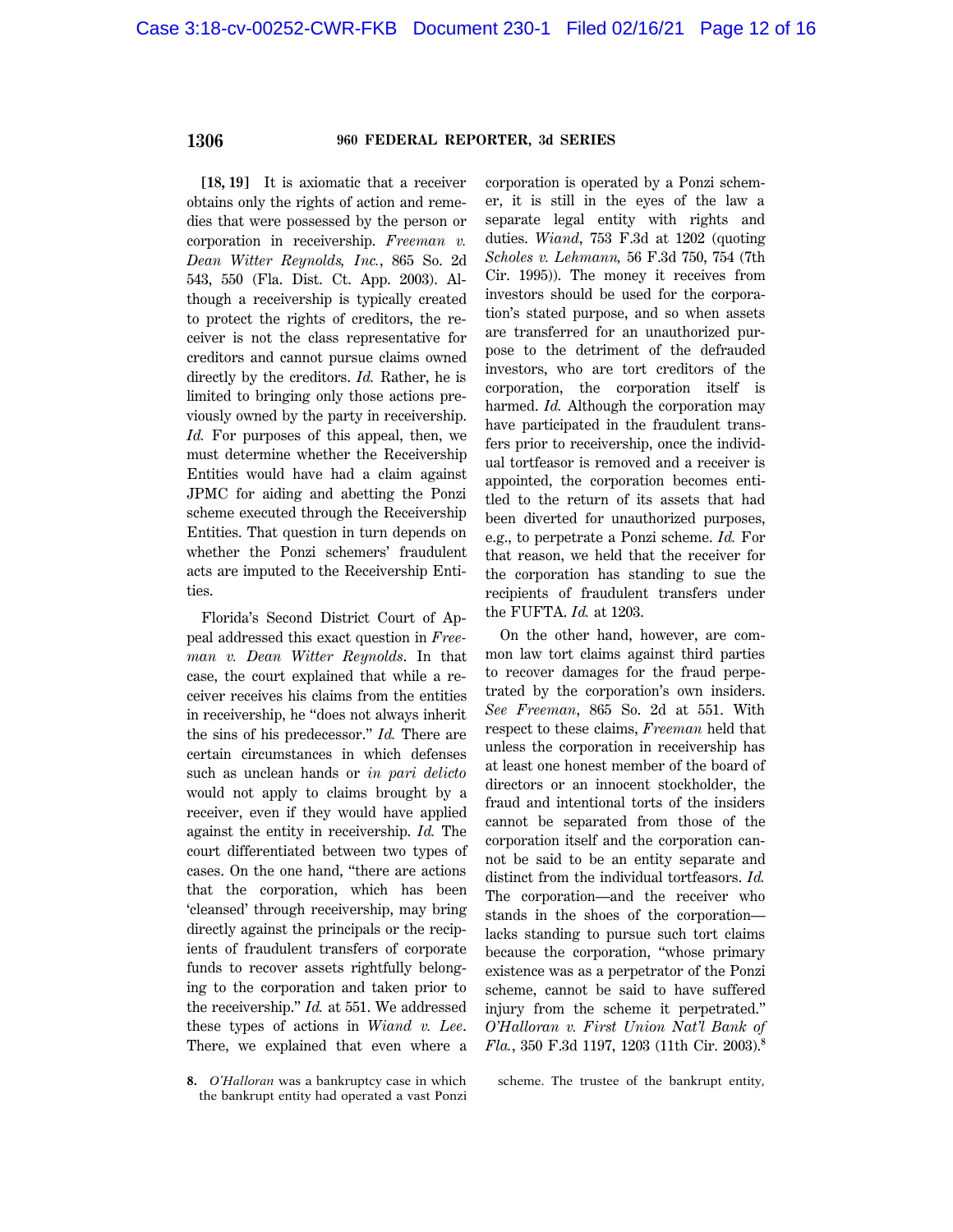#### **ISAIAH v. JPMORGAN CHASE BANK 1307 Cite as 960 F.3d 1296 (11th Cir. 2020)**

*Freeman* thus distinguished ''between an honest corporation with rogue employees, which can pursue claims for the fraud or intentional torts of third parties while in receivership, and a sham corporation created as the centerpiece of a Ponzi scheme, which cannot pursue such claims.'' 865 So. 2d at 552.

Applying these legal principles, the court in *Freeman* found that the receiver lacked standing to pursue aiding and abetting claims against third parties because the entity in receivership itself could not pursue those claims:

[The entity] was controlled exclusively by persons engaging in its fraudulent scheme and benefitting from it. [It] was not a large corporation with an honest board of directors and multiple shareholders, suffering from the criminal acts of a few rogue employees in a regional office. It is clear from the allegations of the amended complaint that it was created by the Grazianos to dupe the customers. This corporation was entirely the robot or the evil zombie of the corporate insiders.

*Id.* at 551. As such, it was not the corporation but the individual customers who suffered injury as a result of the Ponzi scheme, and who may have rights to pursue claims against third parties that allegedly aided and abetted that scheme. *Id.* at 553.

along with two individual investors who were defrauded by the Ponzi scheme, sued the bank at which the entity maintained some of its bank accounts for aiding and abetting certain crimes and torts, assisting in the breach of fiduciary duties, breaching its own duties to warn and to control, and negligence. *Id.* at 1200–01. We agreed with the trustee that he lacked standing to bring any claims against the bank related to the Ponzi scheme because based on the allegations of the complaint, which described the entity as an organization whose sole purpose was to perpetrate a Ponzi scheme, the entity was one of the principal culprits in the Ponzi scheme, and so neither

This case is indistinguishable from *Freeman*. Isaiah's complaint depicts the Receivership Entities as the robotic tools of the Ponzi schemers, alleging that the Ponzi schemers ''asserted complete control over the Receivership Entities in operating the Ponzi Scheme and improperly diverting funds from the bank accounts of the Receivership Entities.'' Compl. ¶ 20. The complaint itself shows that the Receivership Entities were wholly dominated by persons engaged in wrongdoing and is devoid of any allegation that the Receivership Entities engaged in any legitimate activities or had ''at least one honest member of the board of directors or an innocent stockholder'' such that the fraudulent acts of its principals, the Ponzi schemers, should not be imputed to the Entities themselves. *Freeman*, 865 So. 2d at 551. At least on the basis of this complaint, the Ponzi schemers' torts cannot properly be separated from the Receivership Entities, and the Receivership Entities cannot be said to have suffered any injury from the Ponzi scheme that the Entities themselves perpetrated. As in *Freeman*, any claims for aiding and abetting the torts of the Receivership Entities' corporate insiders belong to the investors who suffered losses from this Ponzi scheme, not the Receivership Entities. The Receivership Entities thus cannot assert tort claims against third parties like JPMC for aiding and abetting

the entity nor the trustee in bankruptcy could sue for the Ponzi-scheme-related torts. *Id.* at 1202–03 (citing 11 U.S.C. §§ 541–42) (''A bankruptcy trustee stands in the shoes of the debtor and has standing to bring any suit that the debtor could have instituted had it not been thrown into bankruptcy.''). But we held that the trustee did have standing to pursue claims against the bank arising from the alleged embezzlement of funds from the entity's bank account. *Id.* at 1204. As the holder of voidable title to the funds in its bank account, the entity could have been legally injured when one of its officers wrongfully embezzled money from the entity's accounts. *Id.*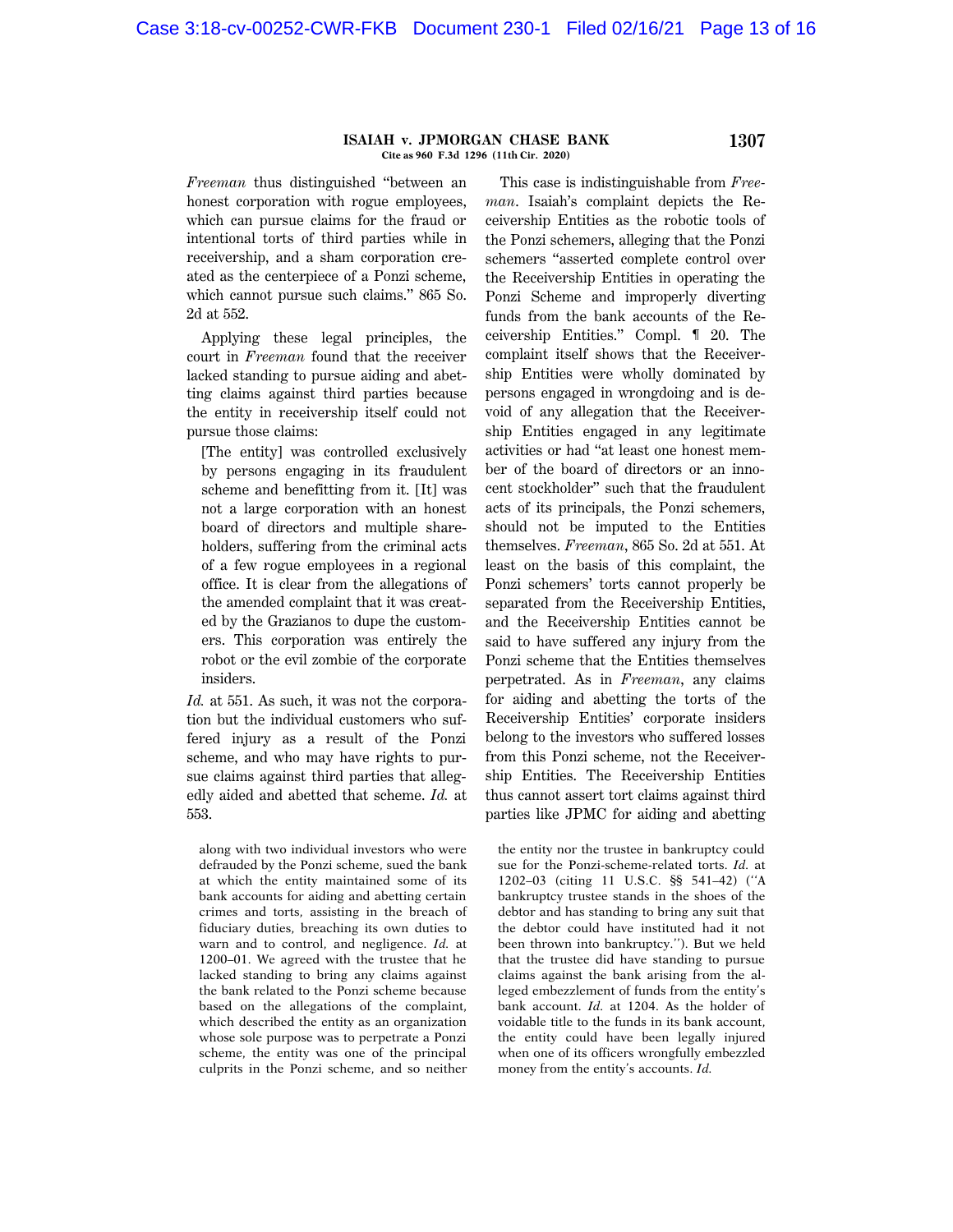the Ponzi scheme. Because Isaiah, as receiver, stands in the shoes of the Receivership Entities, he too lacks standing to bring these aiding and abetting claims against JPMC.

Contrary to Isaiah's contention, our holding is entirely consistent with the state court's order appointing Isaiah receiver of the Receivership Entities. The state court order ''specifically authorized and empowered [Isaiah] to file suit against any person(s) or entity(s) [sic] to recover property of the Receivership Entities including, but not limited to, fraudulent conveyances and other claims and causes of actions [sic] *otherwise belonging to the Receivership Entities*.'' Compl. Ex. 1 at 8 (emphasis added). The receivership order makes clear that Isaiah may bring only those claims that would otherwise belong to the Receivership Entities. As we have explained, any claims for aiding and abetting the Ponzi scheme do not belong to the Receivership Entities; they belong to the defrauded investors, whom Isaiah does not represent.

**[20]** In sum, we hold that Isaiah lacks standing to assert, on behalf of the Receivership Entities, claims against JPMC for allegedly aiding and abetting the Ponzi schemers' breach of fiduciary duties, conversion, and fraud. Like in *Freeman*, Isaiah's ability to pursue these claims is barred not by the doctrine of *in pari*

**9.** The District Court dismissed Isaiah's complaint with prejudice without first giving Isaiah a chance to amend his complaint to properly state a claim. We have held that ''[a] district court is not required to grant a plaintiff leave to amend his complaint sua sponte when the plaintiff, who is represented by counsel, never filed a motion to amend nor requested leave to amend before the district court.'' *Wagner v. Daewoo Heavy Indus. Am. Corp.*, 314 F.3d 541, 542 (11th Cir. 2002) (en banc) (overruling our precedent requiring that a plaintiff be given at least one chance to amend his complaint before the district court *delicto*, but by the fact that the Receivership Entities were controlled exclusively by persons engaging in and benefitting from the Ponzi scheme, and so the Receivership Entities were not injured by that scheme. 865 So. 2d at 550–51. In the absence of any allegation in the complaint that the Receivership Entities had at least one innocent officer or director and were thus honest corporations injured by the actions of a few corrupt employees, the Receivership Entities—and in turn, Isaiah—lack standing to pursue claims against JPMC for aiding and abetting the Ponzi scheme.**<sup>9</sup>**

#### IV.

**[21–23]** Finally, we note that the District Court did not abuse its discretion in staying discovery pending resolution of JPMC's motion to dismiss. We review a district court's decision to stay discovery for an abuse of discretion. *See Patterson v. U.S. Postal Serv.*, 901 F.2d 927, 929 (11th Cir. 1990). A district court abuses its discretion if it applies an incorrect legal standard, applies the law in an unreasonable or incorrect manner, or follows improper procedures in making its decision. *Kolawole v. Sellers*, 863 F.3d 1361, 1366 (11th Cir. 2017).

**[24, 25]** ''Facial challenges to the legal sufficiency of a claim or defense, such as a motion to dismiss based on failure to state

dismisses the action with prejudice). Isaiah, who is represented by counsel, never moved or otherwise sought leave to amend his complaint below. To the contrary, he has maintained throughout that his complaint is sufficient as it presently stands. Only after we ordered supplemental briefing on the standing issue did Isaiah suggest that he should be permitted to amend his complaint to assert additional facts to avoid dismissal. For that reason, we cannot say that the District Court erred in dismissing his complaint with prejudice.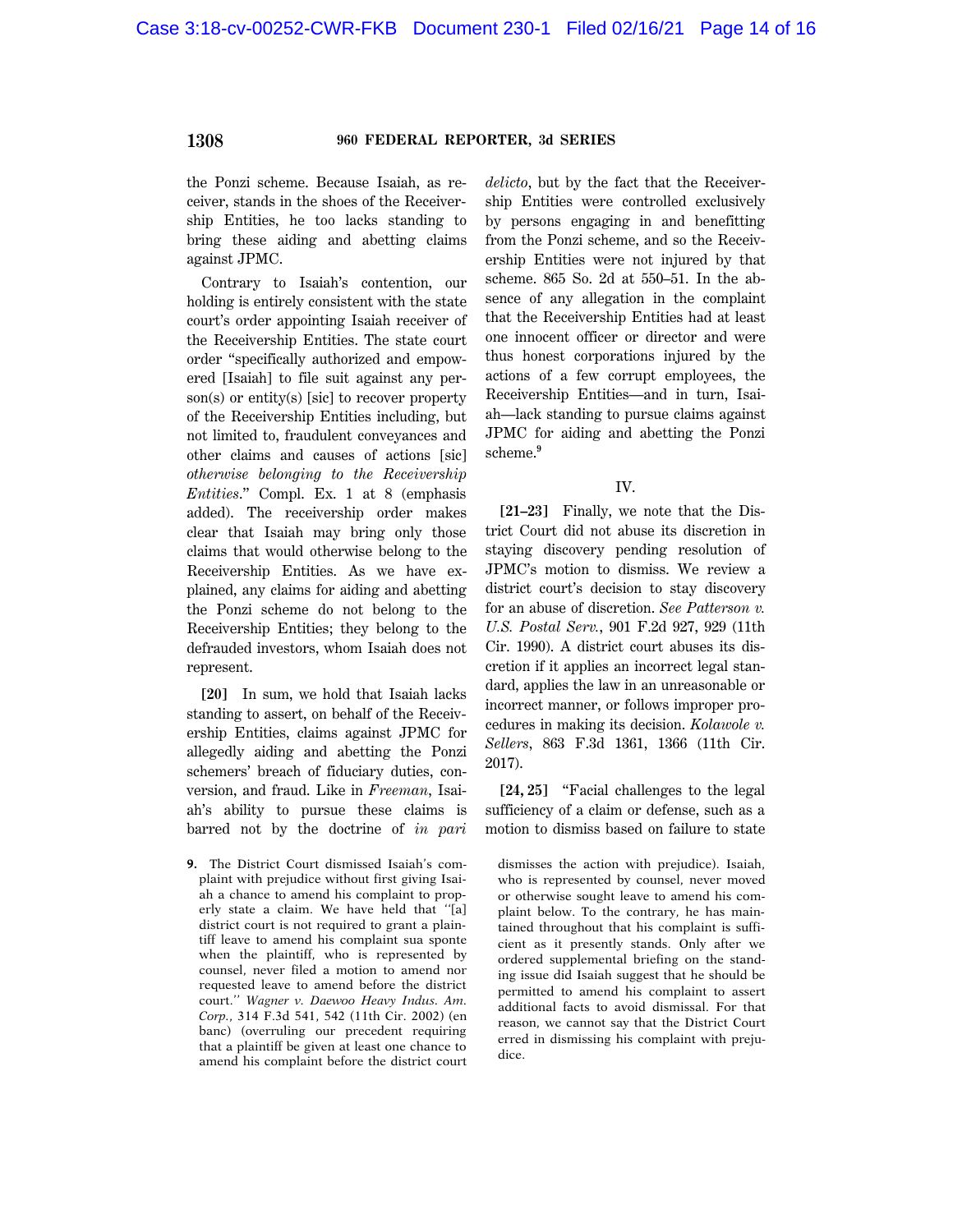#### **ISAIAH v. JPMORGAN CHASE BANK 1309 Cite as 960 F.3d 1296 (11th Cir. 2020)**

a claim for relief, should ... be resolved before discovery begins.'' *Chudasama v. Mazda Motor Corp.*, 123 F.3d 1353, 1367 (11th Cir. 1997). Indeed, the failure to consider and rule on these potentially dispositive pretrial motions can be an abuse of discretion. *Id.* In determining whether JPMC's motion to dismiss was likely to be dispositive of this case, the District Court had the benefit of a previous court's review of Isaiah's nearly identical claims against a different bank. In that previous suit, the state court dismissed Isaiah's complaint against another bank that alleged virtually the same claims based on similar facts. *See Isaiah v. Wells Fargo Bank, N.A.*, No. 14- 15246-CA-40, 2015 WL 7912778 (Fla. Cir. Ct. Feb. 6, 2015). The District Court therefore did not abuse its discretion in staying discovery pending resolution of JPMC's 12(b)(6) motion to dismiss challenging the legal sufficiency of Isaiah's claims.

#### V.

The vice in this case is that even if Isaiah ended up recovering damages in his suit against JPMC, the defrauded investors—the individuals actually injured by the Ponzi scheme—would be no better off. As the state court's order and the filings made in support of that order make clear, Isaiah has never represented the defrauded investors. Rather, it has always been understood that Isaiah's role as receiver is to protect the Receivership Entities' assets, which consist of ''investments'' made by the Ponzi scheme victims, from being dissipated by the Ponzi schemers.

Indeed, the defrauded investors who sought the appointment of a receiver in this case asked the state court in their complaint to appoint Isaiah receiver ''for the property, assets, and business [of] all Defendants named herein,'' including the Receivership Entities and the individual Ponzi schemers, to "receive, preserve, and protect'' those assets. Emergency Compl. at 15, *P & M Bus. Sys., Corp. v. Coravca* *Distributions, LLC*, No. 10-49586-CA-40 (Fla. Cir. Ct. Sept. 13, 2010). They likewise explained in their motion filed along with the complaint that they sought ''the appointment of a Receiver and injunctive relief to prevent [the] Defendants ... and any of their agents, from continuing to engage in the deceptive practices as alleged'' in the complaint. Pls.' Emergency Ex-Parte Mot. for Appointment of Receiver and Inj. Relief Without Notice at 1, *P & M Bus. Sys., Corp. v. Coravca Distributions, LLC*, No. 10-49586-CA-40 (Fla. Cir. Ct. Sept. 13, 2010). Moreover, in their brief in support of that motion, the investorplaintiffs recognized that ''a temporary receiver is appointed only to preserve the property and to protect the rights of all parties therein,'' i.e., to protect the investor-plaintiffs' rights to the funds swindled from them by the Ponzi schemers and currently in the hands of the Receivership Entities. Mem. of Law in Supp. of Pls.' Emergency Ex Parte Mot. for the Appointment of Receiver and Inj. Relief Without Notice at 5, *P & M Bus. Sys., Corp. v. Coravca Distributions, LLC*, No. 10-49586-CA-40 (Fla. Cir. Ct. Sept. 13, 2010).

Consistent with these filings, the state court appointed Isaiah receiver of the Receivership Entities ''to protect the assets of [the Receivership Entities] ... from being sold, transferred, alienated or otherwise dissipated until the resolution of the instant [state court] proceeding.'' Isaiah Compl. Ex. 1 at 3. For that purpose, the receivership order provided that ''[t]he Receiver shall marshal, preserve, protect, maintain, manage and safeguard the [Receivership Entities'] Property in a reasonable, prudent, diligent, and efficient manner." *Id.* at 6. In other words, the receivership order imposed an obligation on Isaiah to collect and preserve the assets of the Receivership Entities to prevent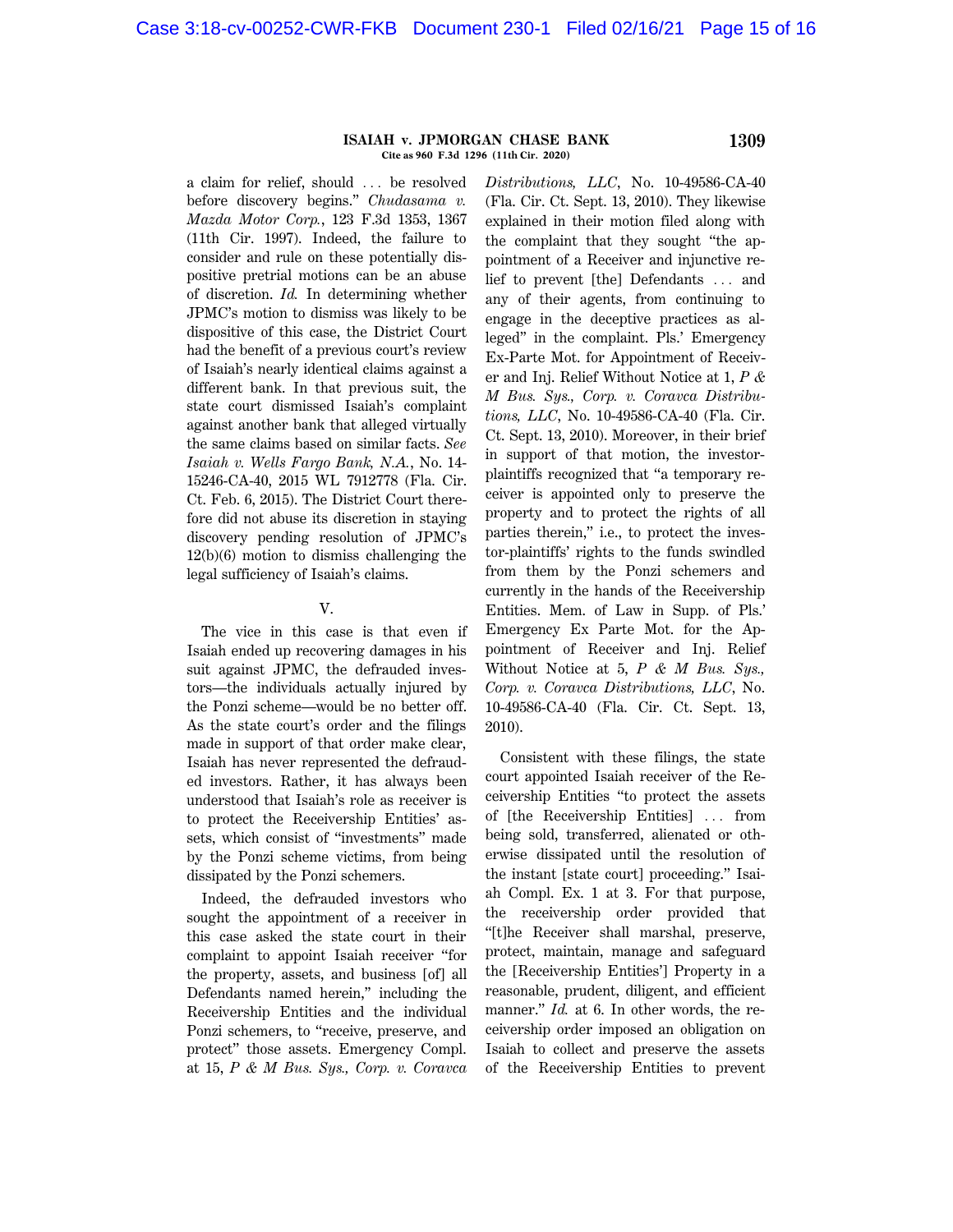dissipation of those assets by the Ponzi schemers.

While collecting damages from third parties may indirectly benefit the defrauded investors and other creditors of the Receivership Entities—e.g., by enlarging the "pie" from which the creditors may ultimately recover—the receiver does not pursue such actions *on behalf of* the creditors because he does not represent those creditors. In fact, the receivership order contemplates that any creditors of the Receivership Entities would have to file claims against the Entities—i.e., against Isaiah—in order to secure their slice of the pie. See id. at 8 (providing that "[t]he Receiver shall establish a procedure for creditors of the Receivership Entities to file claims''). And by the terms of the receivership order, Isaiah does not simply turn over the funds he collects to the Entities' creditors, but instead must ''examine the validity and priority of all claims against the Receivership Entities, which claims shall be finally determined by th[e] Court.'' *Id.* Thus, any money that Isaiah may recover in this lawsuit is not really money in the creditors' pockets, but instead is the property of the Receivership Entities. Whether or not the investors receive any of that money will depend on the outcome of additional proceedings that they must initiate against the Receivership Entities.**<sup>10</sup>**

To allow receivers to bring these types of lawsuits purportedly for the benefit of the entities' creditors is really to usurp the claims that properly belong to those creditors. And while the receiver continues to

**10.** Not only would Isaiah be pitted against some of the investors or creditors in this sense, but the investors themselves may also be pitted against one another or, at the very least, may have interests adverse to one another. After all, not all investors lost money in this scheme; at least some of the investors earned a profit on their initial investment. A review of the state court docket in this case

litigate these claims in his own suit, the statute of limitations may be running on those claims that the creditors actually possess and for which, if enough time has passed, they may lose the ability to recover.

\* \* \*

With that final thought, the District Court's orders staying discovery and granting JPMC's Rule 12(b)(6) motion to dismiss are

#### **AFFIRMED.**

EY NUMBER SYSTEM

## **UNITED STATES of America, Plaintiff-Appellee,**

#### **v.**

## **Michael Pedro ANDRES, Defendant-Appellant.**

## **No. 19-10823 Non-Argument Calendar**

## United States Court of Appeals, Eleventh Circuit.

#### (June 1, 2020)

**Background:** Defendant pled guilty in the United States District Court for the Northern District of Alabama, No. 4:18-cr-00100-AKK-JEO-1, Abdul K. Kallon, J., 2019 WL 7944362, of distribution of methamphetamine, conspiracy to distribute

reveals that Isaiah has in fact filed unjust enrichment and restitution claims against certain investors who were net-winners in the Ponzi scheme, alleging that they received an unfair benefit at the expense of other defrauded investors. *See, e.g.*, Compl., *Isaiah v. High Quality Finish Carpentry Corp.*, No. 13- 031130-CA-01 (Fla. Cir. Ct. Sept. 30, 2013).